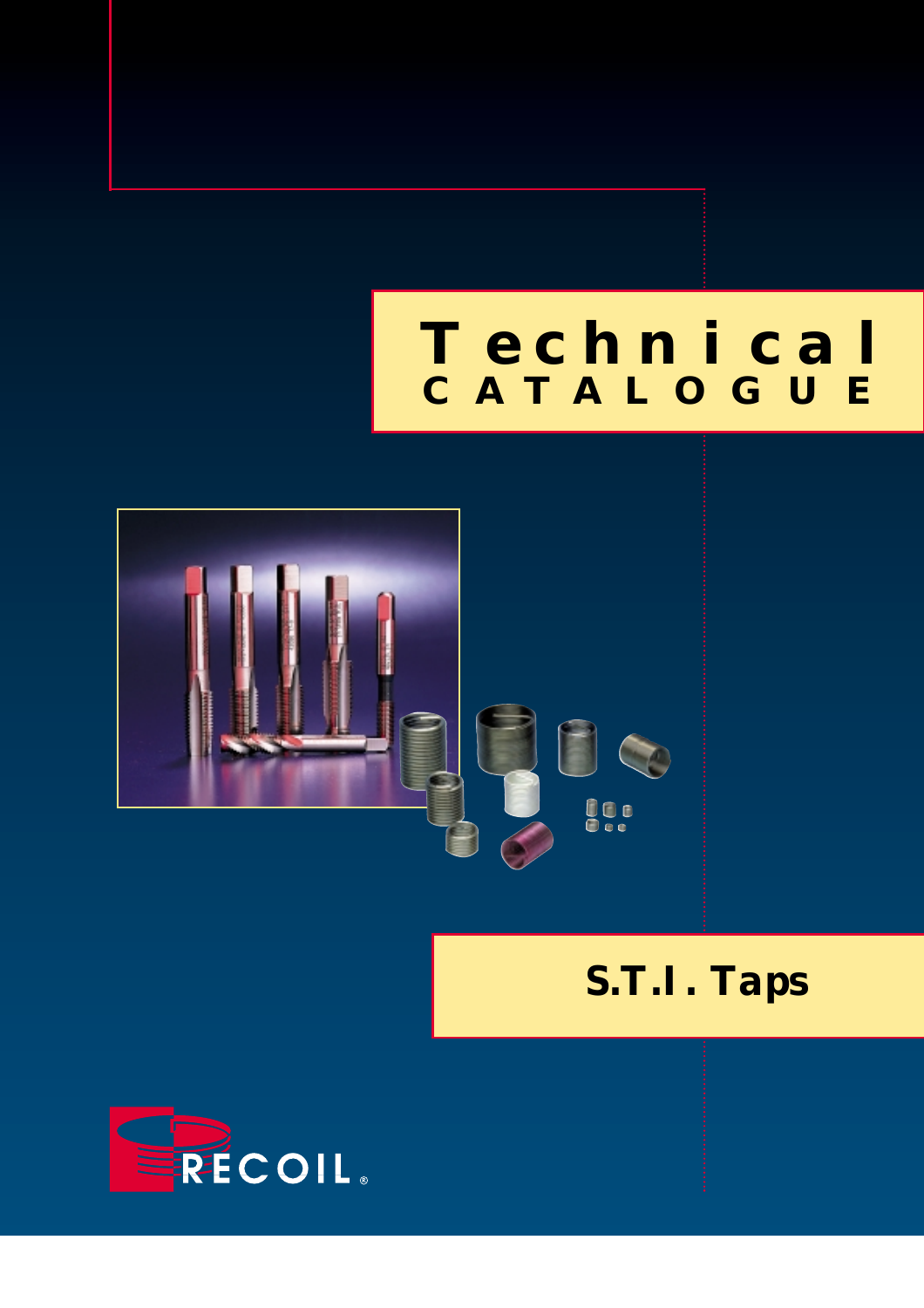

**Recoil** 

# **World Wide consistency of quality**

# **Total commitment to quality and service**

# **Comprehensive range of products**

**Efficient international freight service**

**Highest quality manufacturing capability**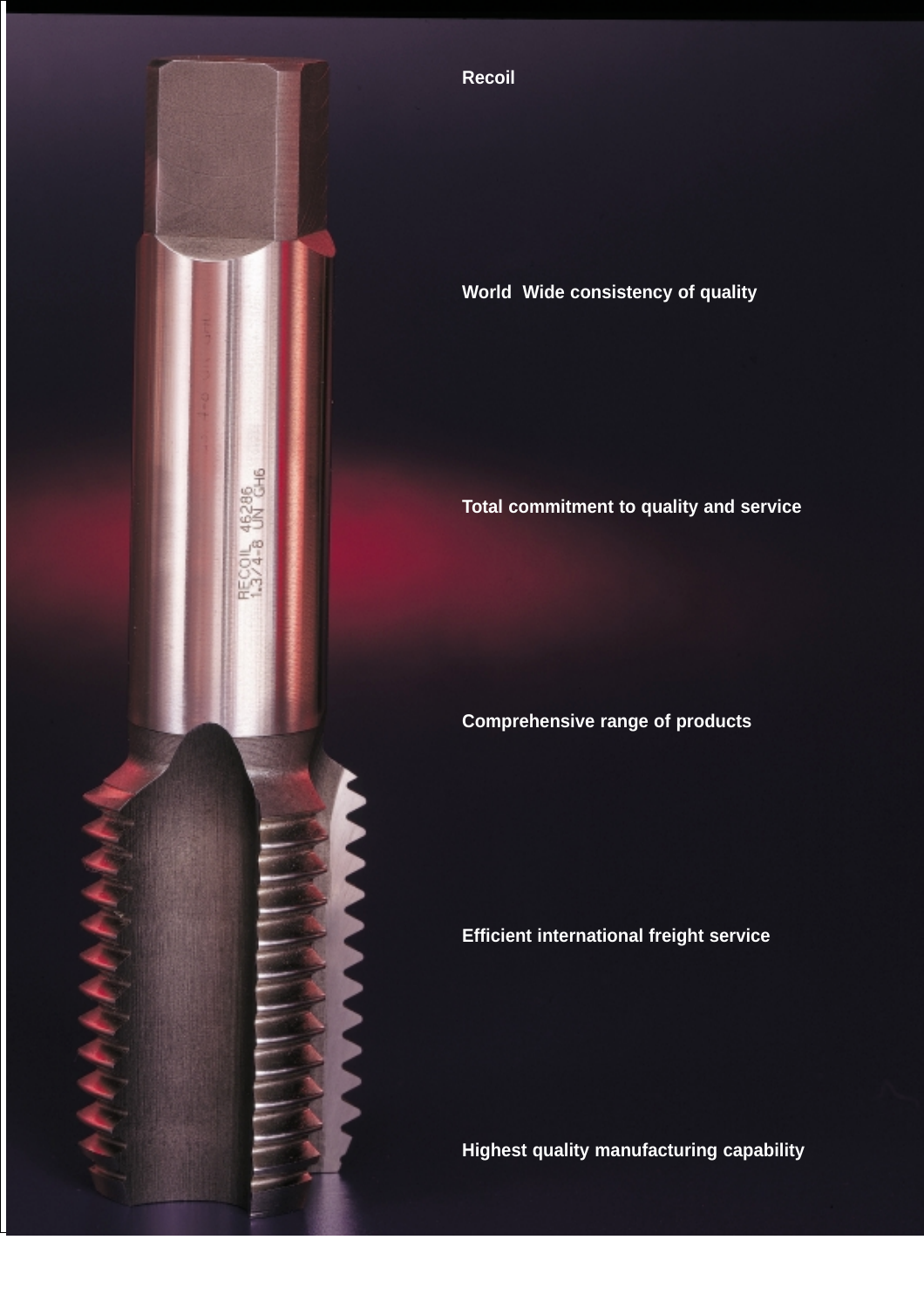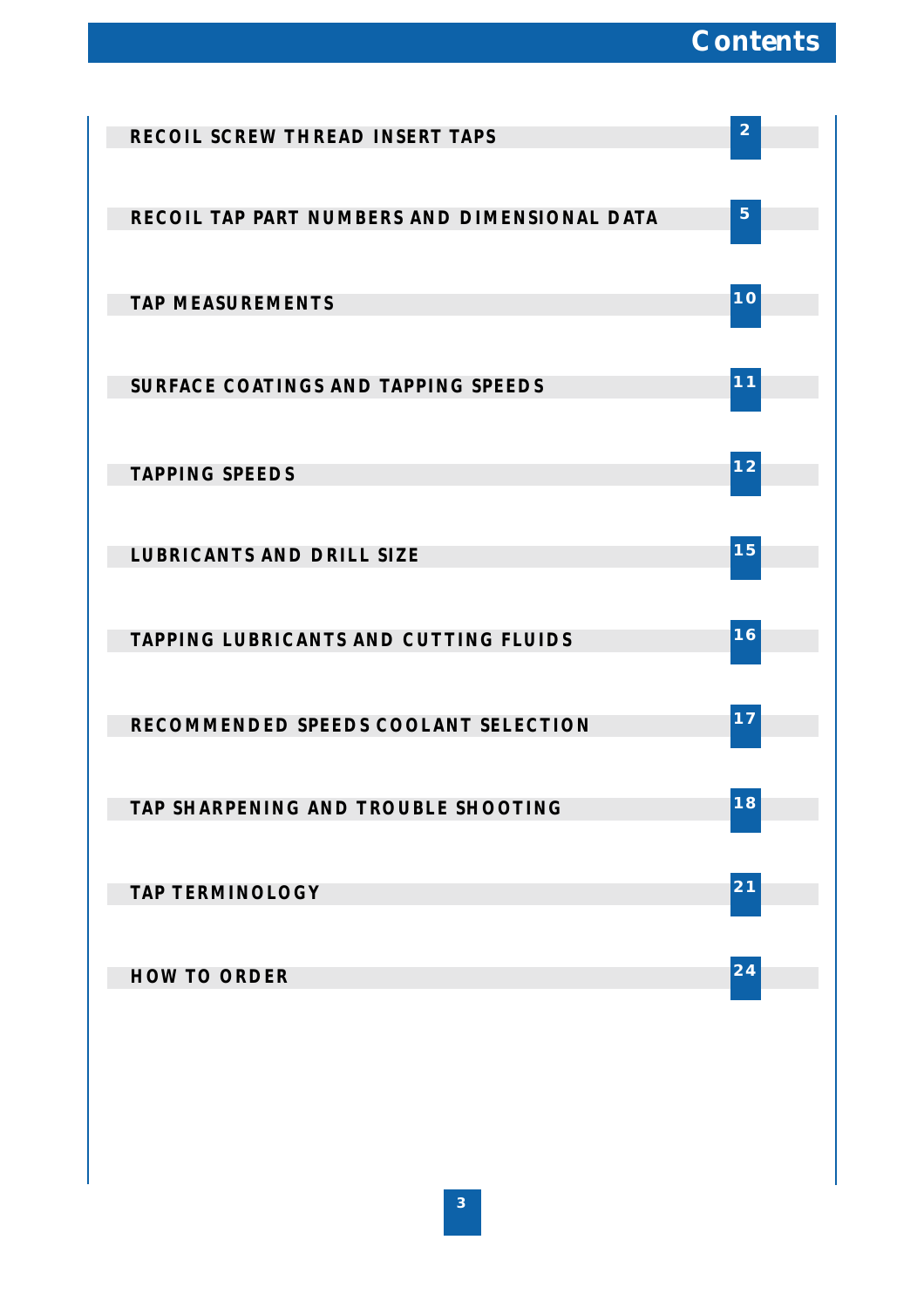# **Recoil Screw Thread Insert Taps**

# **STI Taps**

Recoil Screw Thread Inserts (STI) taps are special taps used to prepare holes for the installation of Recoil wire thread inserts. Generally wire thread inserts are used to gain extra strength in low strength materials such as aluminium and light alloys. STI taps are the same pitch as standard taps, but are larger in diameter to incorporate the width of the insert so that the original size bolt can be installed into the hole. A standard tap should never be used to prepare a hole for the installation of a wire thread insert

The tapping operation for STI holes is basically the same as for the tapping of standard holes. Recoil's STI Tap Technical Catalogue has been designed to contain relevant information specific to the correct tapping of STI holes to fit wire thread inserts.

Recoil offer high performance tap design for low torque tapping and longer tool life. High precision in manufacture and a short pod design enables Recoil STI taps to have minimal drag and consistently produce quality tapped holes.



# **Advantages of Recoil STI Taps**

Modern design Efficient cutting Efficient cutting CNC ground tap manufactured to precise tolerances Greater consistency, higher quality of tapped hole Specific STI design Tap is designed for tapping alloys where most inserts

Recoil STI Taps are available in taper, intermediate and bottoming leads for manual and machine applications; spiral flute, spiral point and threadflo machine taps are available for volume production purposes. All Recoil taps are suitable for use in a wide range of materials.

STI taps provide the appropriate internal thread tolerance to accommodate the same size bolt after installation of a wire thread insert as would be used in a standard tapped hole.

Recoil STI Taps are manufactured with a standard hook of 10% allowing stability with an optimum design for cutting into a wide range of materials. This is particularly well suited to a wide range of aluminium alloys where wire thread inserts are most commonly used.

### **Materials**

STI taps are manufactured to precise standards from either HSS (high speed steel) or HSSE (more highly alloyed premium grade high speed steel). High performance taps that are made from HSSE have a higher hardness and longer life, are able to tap more difficult, high tensile materials than HSS taps and are ideally suited for production environments.

# **Main types of Ground Thread Taps**

Straight flute taps are made in three styles; taper, intermediate and bottoming. These taps are identical in dimensions, however the starting chamfer style is different depending on varying requirements in tapping applications and operations.

All STI taps have a chamfer, which helps guide and start the tap into the hole. The straighter the tap, the more evenly the distribution of the cutting threads. Each of the three main tap types have a different number of threads chamfered as each is designed for a different type of hole situation.

# **Features Advantages**

Short Pod Length (Machine taps) and the material of the Minimal drag, reduced friction, able to tap deeper holes

High quality material (Machine taps HSSE) HSSE longer tap life, able to tap higher tensile materials

are installed. Also suitable for general purpose materials

Tapped hole tolerance **Designed to produce 3B or 4H5H** close tolerance hole except Thredflo taps which are made to a 2B or 6H tolerance

Coatings available TiMite/TiCNite extend tap life, and increases productivity by allowing higher speeds and feed rates

Full range of special purpose taps Special geometry and material, special delerance

Uniformity of supply **Machine STI taps are sourced from a dedicated tap** manufacturer exclusively for Recoil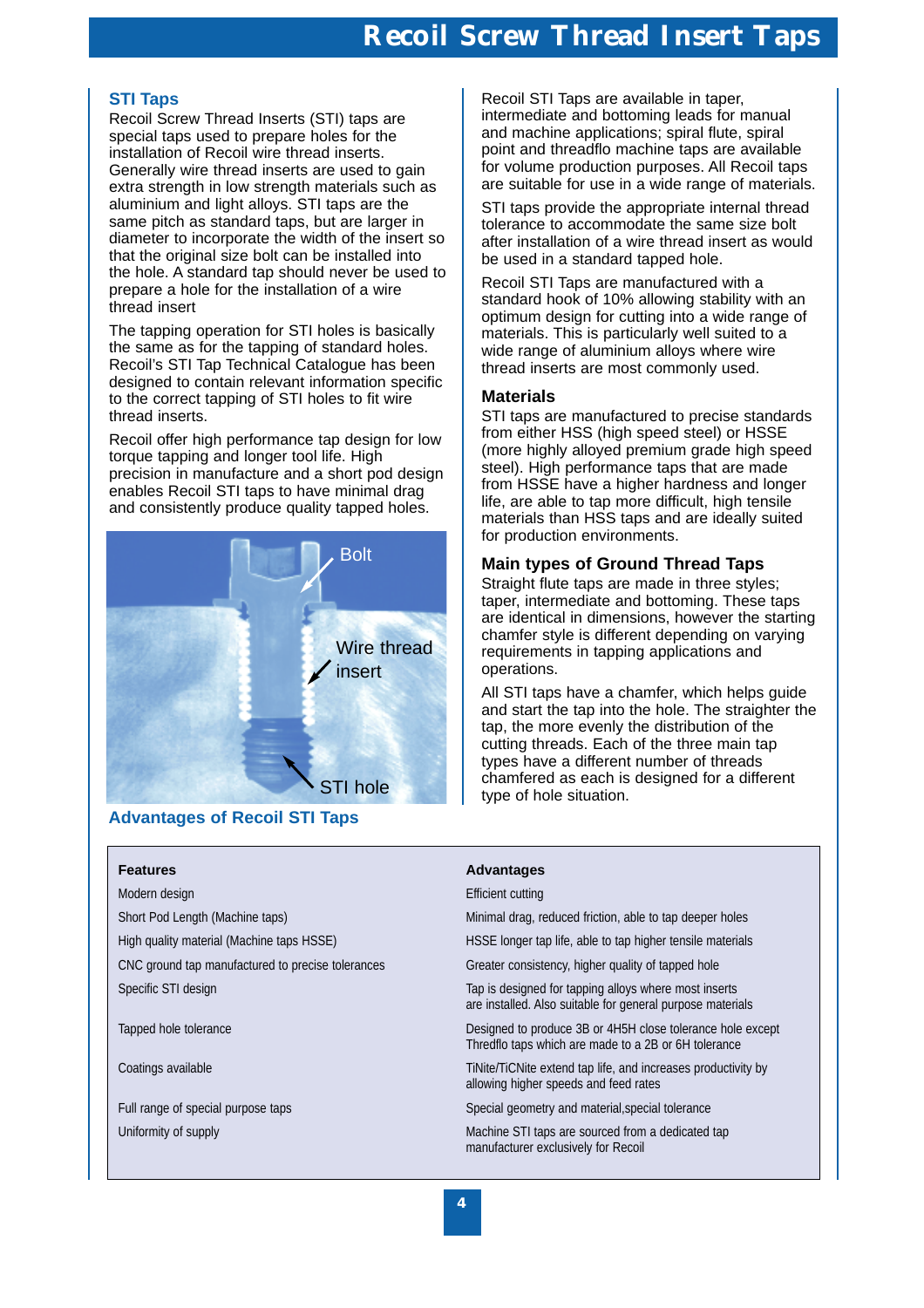# **General Purpose Taps**

## **Taper**

- Suitable for hand or general machine use
- This tap has a lead of eight threads, but no size reduction
- For use in medium tensile materials
- General purpose tap made from HSS



### **Intermediate**

- Suitable for hand or general machine use
- The tap has a lead of four threads, but no size reduction
- For use in medium tensile materials
- Used in most general purpose applications
- Widely used in through and/or blind holes
- General purpose tap made from HSS



## **Bottoming**

- Suitable for hand and general machine use
- The tap has a lead of two threads and would normally be preceded by a taper or an intermediate tap
- For use in medium tensile materials
- General purpose tap made from HSS



## **Pilot Nose**

- Suitable for hand use
- This style of tap is widely used in repairing damaged spark plug threads, maintaining the original angles and alignment
- For use in medium tensile materials
- Eliminates the need for first drilling as this style of tap allows the use of the existing threads as a guide in tapping a straight hole
- Not suitable for use in original equipment manufacture
- General purpose tap made from HSS



# **High Performance Taps**

## **Spiral Flute**

- Recommended for machine tapping for all blind hole applications, particularly in soft materials such as copper, magnesium and aluminium which produce long stringy swarf
- Modern design, shape and geometry incorporating short pod length
- The shear action provided by the spiral flutes draws the swarf out of the hole allowing a greater depth of threading without the swarf clogging
- High performance tap made from HSSE



# **Spiral Point (Gun Nose)**

- Recommended for machine tapping through holes or blind holes providing that there is ample clearance beyond the threaded section to accommodate the chips
- Modern design, shape and geometry incorporating short pod length
- These taps provide for chip clearance by pushing the chips ahead of the tap
- Spiral Point taps have straight flutes supplemented by angular cutting faces at the point
- The shearing action of the angular cutting faces produce a fine finish on the threads
- Shallower flutes achieve a stronger cross section which allows the tap to withstand high cutting force
- Maybe successful for hand tapping on difficult to tap materials
- High performance tap made from HSSE



# **(Fluteless chipless tapping)**



- Designed for machine tapping in ductile materials with higher elasticity eg, materials with a low silicon content, aluminium & some stainless steels
- Designed without flutes or cutting faces, but with special roll forming lobes
- Short tapered leads for through or blind holes
- Made from HSS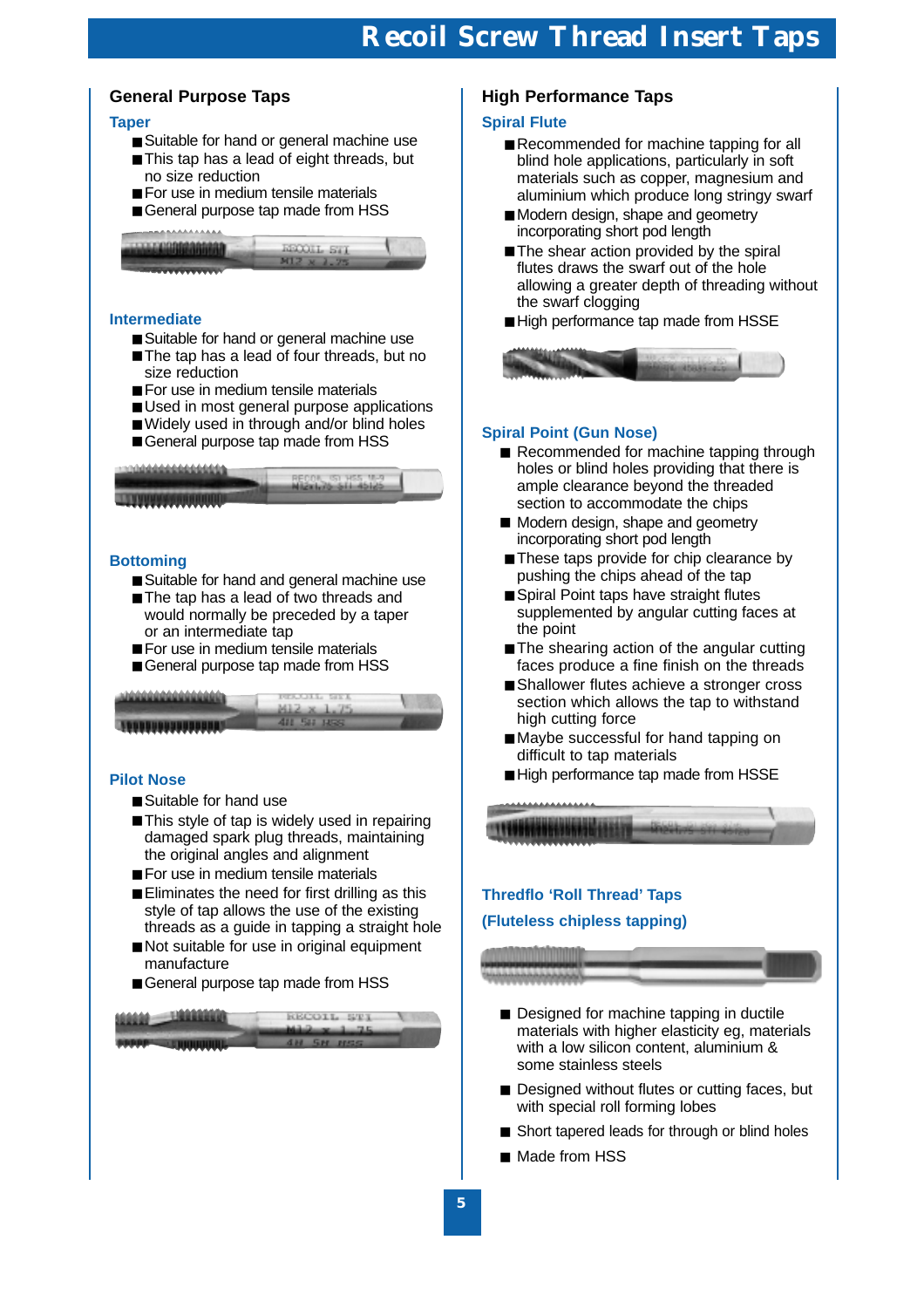When used on ductile materials such as die-cast aluminium, copper, brass and some steels up to 700 N/mm2, Thredflo taps have advantages of increased strength of the tapped hole, and the absence of chips. Normal tapping equipment can be used, with best results obtained from using a good lubricating oil. Higher than normal torque is required to drive these taps, therefore they are suited for machine use only.

Because the displacement of metal has to be considered, specially calculated drill sizes are necessary. Drill size should be confirmed when ordering this type of tap.

Thredflo Taps do not cut threads in the same manner as conventional taps, but actually form and flow the threads with the absence of chips. Used under suitable conditions, these taps produce threads with a high degree of finish not possible with ordinary taps.

Thredflo taps displace the surrounding material when tapping. This may cause the crests of the thread at the minor diameter to be slightly concave. Oversized minor diameters in STI tapped holes could lead to cross threading of the insert during installation. Also when using locking inserts consistent minor diameters are important as to minimize variation in locking torque. It is therefore critical that the minor diameters are kept within the limits stated in the Recoil Technical Catalogue (PN 1012).

Thredflo taps have certain advantages which are:

- Elimination of tap breakages. There are no chips to cause jamming, no cutting edges to wear, dull or break down
- Fluteless design which gives added strength - an important feature on small diameters
- Better control over tapped hole sizes. Thredflo taps cannot be forced into leaderror, or go oversize when changes occur in machine or operator pressure. The clamping of the work piece is important as the method of forming threaded holes compared with conventional tapping creates additional torque of up to 50%
- Blind hole tapping. No chips to cause interference at the bottom of the hole
- In plating operations there are no chips to cause rejects
- Longer tap life. The Thredflo tap is substantially stronger than a conventional tap; resulting in a longer tool life with reduced maintenance costs
- Faster tapping speeds. Produce more tapped pieces per hour

# Percentage of thread required

A depth of 65% is recommended for ductile materials, but the percentage should be reduced for less ductile materials to maintain overall efficiency. Threads may be formed up to 80% of depth, but tool life will be reduced and work clamping will increase. Greater tapping speeds allow the metal to flow more readily, so 60 feet per minute (18 metres per minute) minimum may be used as a guide, but this could increase with the type of materials being tapped.

Thredflo taps have special drill size, lubrication and countersinking requirements. (page 16)

# **Roll Tap Sizes**

When using threadflo taps the rollability and shrinkage properties of different materials varies considerably. Thredflo Taps do not normally reenter the thread produced after tapping the hole due to material shrinkage. This shrinkage property requires the threadflo tap size to have a larger pitch diameter than an equivalent size hand, gun or spiral flute tap.

Specific applications, such as "preplating", coating allowances, contractual casting stresses and post heat treatment distortions etc; must be considered when using threadflo taps.

To produce accurate thread limits for specific gauging requirements, it would be normal to test and evaluate each application for size, using stock standard threadflo taps. While the standard Recoil threadflo tap will suit the majority of applications, some of the above applications may require specific taps limits higher or lower than the standard limit stocked for Recoil threadflo Taps.

Recoil can offer any specific limit on request for such applications.

# **Taps - styles available**

|                        | <b>ANSI</b><br><b>HSS</b> | <b>ANSI</b><br><b>HSSE</b> | <b>ISO</b><br><b>HSS</b> | <b>ISO</b><br><b>HSSE</b> | <b>JIS</b><br><b>HSSE</b> | <b>DIN</b><br><b>HSSE</b> |
|------------------------|---------------------------|----------------------------|--------------------------|---------------------------|---------------------------|---------------------------|
| <b>METRIC HAND</b>     |                           |                            | Standard                 |                           |                           | Order                     |
| <b>METRIC MACHINE</b>  |                           |                            |                          | Standard                  | Standard                  | Order                     |
| <b>UNIFIED HAND</b>    | Standard                  |                            |                          |                           |                           |                           |
| <b>UNIFIED MACHINE</b> |                           | Standard                   |                          |                           |                           |                           |
| BSW, BSF, BSP, BA      |                           |                            | Standard                 |                           |                           |                           |

Standard - supply as standard. Not special order. Other styles are also available as specials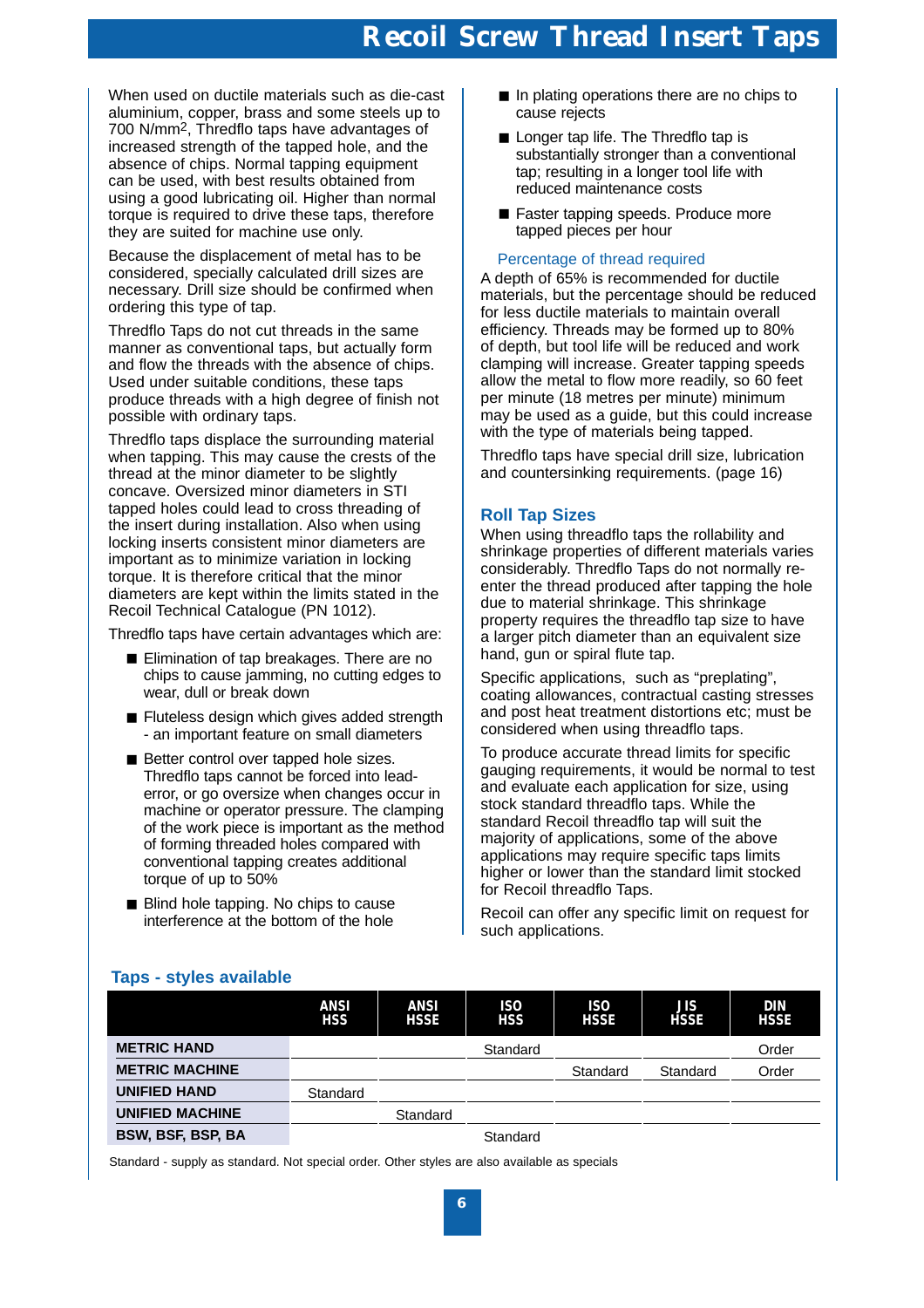

# **Recoil Tap Part Numbering System**

The system of identification used for Recoil taps is categorised into 2 primary sections. 1) Inch threads, 2) metric threads. The tap annotation for both thread designations is very similar and therefore easy to follow.

|                      |                         |                    |                    |                    | <b>Suffixes for</b><br><b>Special</b> |
|----------------------|-------------------------|--------------------|--------------------|--------------------|---------------------------------------|
| <b>Inch series</b>   | <b>Product</b>          | <b>Thread Type</b> | <b>Thread Size</b> | <b>Tap Style</b>   | <b>Requirements</b>                   |
|                      |                         |                    | Diameter in 1/16"  |                    |                                       |
|                      | $4 = \text{Tap}$        | $0 = BSF$          | $04 = 1/4"$        | $4=$ taper         | <b>JIS=JIS</b>                        |
|                      |                         | $1 = BSP$          |                    | 5=intermediate     | <b>DIN=DIN</b>                        |
|                      |                         | $2 = BSW$          |                    | 6=bottoming        | <b>TIN=Titanium Nitride</b>           |
|                      |                         | $3 =$ UNC          |                    | 7=pilot nose       | <b>TICN= Titanium</b>                 |
|                      |                         |                    |                    |                    | Carbonitride                          |
|                      |                         | $4 = UNF$          |                    | 8=spiral point     | -2B=2B tolerance                      |
|                      |                         | $6 = NPT$          |                    | 9=spiral flute     | -5H=5H tolerance                      |
|                      |                         | 6=UN 8 TPI         |                    | $0 =$ thredflo     |                                       |
| <b>Metric Series</b> |                         |                    | Diameters in mm    |                    |                                       |
|                      |                         | 5=Coarse           | $04 = 4$ mm        | $4=$ taper         |                                       |
|                      |                         | 7=Medium           |                    | 5=intermediate     |                                       |
|                      |                         | 8=Extra Fine       |                    | 6=bottoming        |                                       |
|                      |                         |                    |                    | 7=pilot nose       |                                       |
|                      |                         |                    |                    | 8=spiral point     |                                       |
|                      |                         |                    |                    | 9=spiral flute     |                                       |
|                      |                         |                    |                    | $0=$ thredflo      |                                       |
| For example          | $\overline{\mathbf{4}}$ | 3                  | 04                 | 5                  |                                       |
|                      | $4 = \text{tap}$        | $3 =$ UNC          | $04 = 1/4"$        | $5 =$ intermediate |                                       |
|                      |                         |                    |                    |                    |                                       |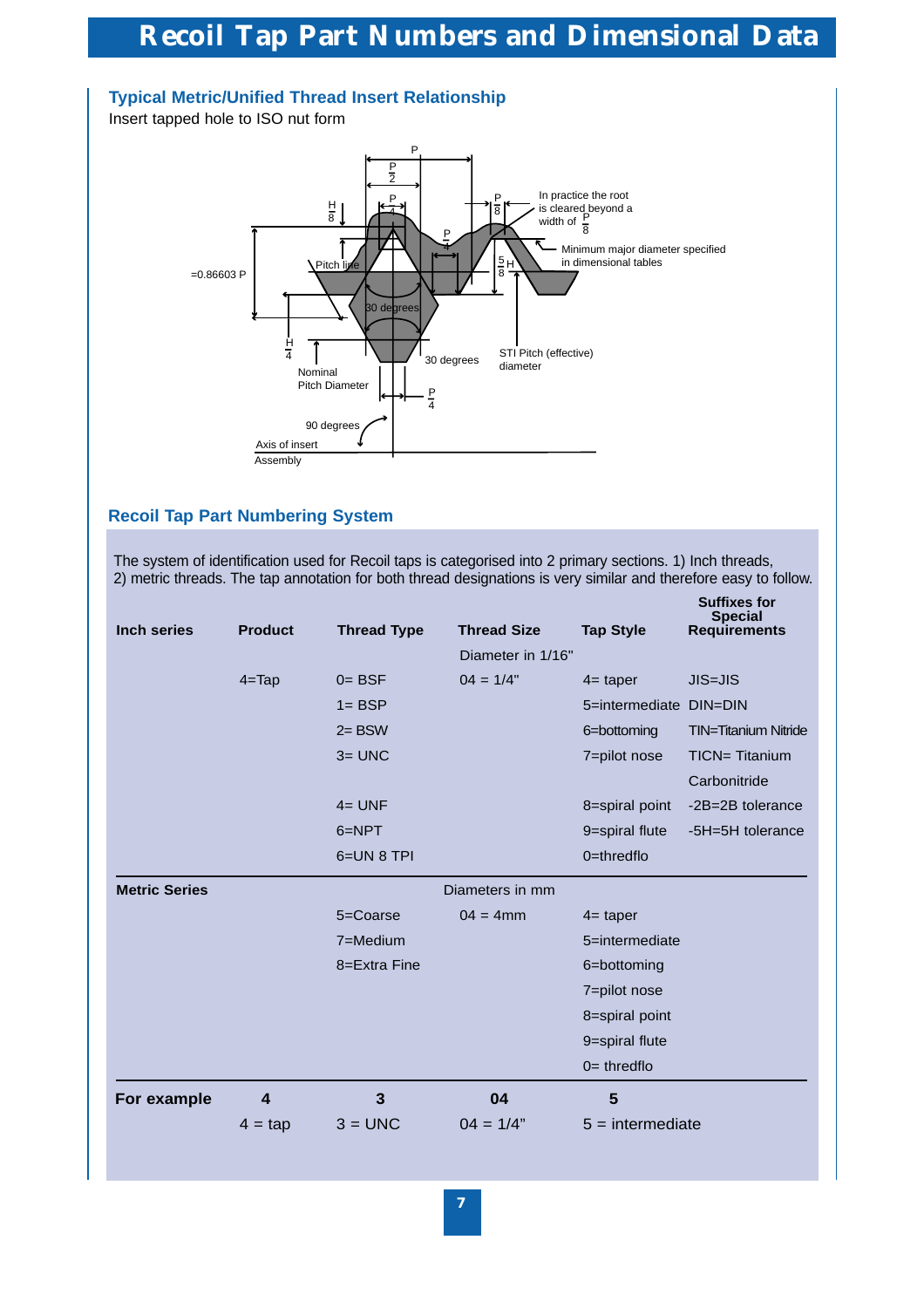# **Metric Series**

| <b>THREAD</b><br><b>SIZE</b>    | <b>TAPER</b>   | <b>INTERMEDIATE</b> | <b>BOTTOMING SPIRAL</b> | <b>POINT</b>   | <b>SPIRAL</b><br><b>FLUTE</b> | <b>OVERALL</b><br><b>LENGTH</b> | <b>THREAD</b><br><b>LENGTH</b> | <b>SHANK</b><br><b>DIAMETER</b> | <b>SQUARE</b><br><b>DRIVE</b> |  |
|---------------------------------|----------------|---------------------|-------------------------|----------------|-------------------------------|---------------------------------|--------------------------------|---------------------------------|-------------------------------|--|
| <b>METRIC COARSE</b>            |                |                     |                         |                |                               |                                 |                                |                                 |                               |  |
| M <sub>2</sub> x 0.4            | 45024          | 45025               | 45026                   | 45028          | 45029                         | 45                              | 10                             | 2.80                            | 2.24                          |  |
| M2.2 x 0.45                     | 45014          | 45015               | 45016                   | 45018          | 45019                         | 48                              | 11                             | 3.15                            | 2.50                          |  |
| M2.5 x 0.45                     | 45254          | 45255               | 45256                   | 45258          | 45259                         | 48                              | 11                             | 3.15                            | 2.50                          |  |
| M3 x 0.5                        | 45034          | 45035               | 45036                   | 45038          | 45039                         | 50                              | 13                             | 3.55                            | 2.80                          |  |
| M3.5 x 0.6                      | 45354          | 45355               | 45356                   | 45358          | 45359                         | 53                              | 13                             | 4.50                            | 3.55                          |  |
| M4 x 0.7                        | 45044          | 45045               | 45046                   | 45048          | 45049                         | 58                              | 16                             | 5.00                            | 4.00                          |  |
| M5 x 0.8                        | 45054          | 45055               | 45056                   | 45058          | 45059                         | 66                              | 19                             | 6.30                            | 5.00                          |  |
| M6 x 1                          | 45064          | 45065               | 45066                   | 45068          | 45069                         | 72                              | 22                             | 8.00                            | 6.30                          |  |
| M7 x1                           | 45074          | 45075               | 45076                   |                |                               | 72                              | 22                             | 9.00                            | 7.10                          |  |
| M8 x 1.25                       | 45084          | 45085               | 45086                   | 45088          | 45089                         | 80                              | 24                             | 10.00                           | 8.00                          |  |
| M9 x 1.25                       | 45094          | 45095               | 45096                   |                |                               | 85                              | 25                             | 8.00                            | 6.30                          |  |
| M <sub>10</sub> x 1.5           | 45104          | 45105               | 45106                   | 45108          | 45109                         | 89                              | 29                             | 9.00                            | 7.10                          |  |
| M11 x 1.5                       | 45114          | 45115               | 45116                   |                |                               | 89                              | 29                             | 9.00                            | 7.10                          |  |
| M12 x 1.75                      | 45124          | 45125               | 45126                   | 45128          | 45129                         | 95                              | 30                             | 11.20                           | 9.00                          |  |
| M14 x 2                         | 45144          | 45145               | 45146                   | 45148          | 45149                         | 102                             | 32                             | 12.50                           | 10.00                         |  |
| M <sub>15</sub> x 2             | 45154          | 45155               | 45156                   |                |                               | 112                             | 37                             | 14.00                           | 11.20                         |  |
| M16 x 2                         | 45164          | 45165               | 45166                   | 45168          | 45169                         | 112                             | 37                             | 14.00                           | 11.20                         |  |
| M18 x 2.5                       | 45184          | 45185               | 45186                   | 45188          | 45189                         | 118                             | 38                             | 16.00                           | 12.50                         |  |
| M20 x 2.5                       | 45204          | 45205               | 45206                   | 45208          | 45209                         | 130                             | 45                             | 18.00                           | 14.00                         |  |
| M22 x 2.5                       | 45224          | 45225               | 45226                   |                |                               | 135                             | 48                             | 20.00                           | 16.00                         |  |
| M24 x 3                         | 45244          | 45245               | 45246                   | 45248          | 45249                         | 135                             | 48                             | 20.00                           | 16.00                         |  |
| M27 x 3                         | 45274          | 45275               | 45276                   |                |                               | 151                             | 51                             | 22.40                           | 18.00                         |  |
| M30 x 3.5                       | 45304          | 45305               | 45306                   |                |                               | 162                             | 57                             | 25.00                           | 20.00                         |  |
| M30 x 3                         | 45304-3        | 45305-3             | 45306-3                 |                |                               | 162                             | 57                             | 25.00                           | 20.00                         |  |
| M33 x 3.5                       | 45334          | 45335               | 45336                   |                |                               | 170                             | 60                             | 28.00                           | 22.40                         |  |
| M36 x 4                         | 45364          | 45365               | 45366                   |                |                               | 170                             | 60                             | 28.00                           | 22.40                         |  |
| M39 x 4                         | 45394          | 45395               | 45396                   | $\overline{a}$ | $\overline{a}$                | 187                             | 67                             | 31.50                           | 25.00                         |  |
| M42 x 4.5                       | 45424          | 45425               | 45426                   | $\overline{a}$ | $\overline{a}$                | 187                             | 67                             | 31.50                           | 25.00                         |  |
| M42 X 4                         | 45424-4        | 45425-4             | 45426-4                 |                |                               | 200                             | 70                             | 35.50                           | 28.00                         |  |
| M52 X 5                         | 45524          | 45525               | 45526                   |                |                               | 221                             | 76                             | 40.00                           | 31.50                         |  |
| <b>METRIC MEDIUM &amp; FINE</b> |                |                     |                         |                |                               |                                 |                                |                                 |                               |  |
| M8 X 1                          | 47084          | 47085               | 47086                   |                |                               | 80<br>85                        | 24                             | 10.00                           | 8.00                          |  |
| M9 X 1                          | 47094          | 47095               | 47096                   |                | 47109                         |                                 | 25                             | 8.00                            | 6.30                          |  |
| M10 X 1.25<br>M10 X 1           | 47104<br>48104 | 47105<br>48105      | 47106<br>48106          | 47108<br>48108 | 48109                         | 85<br>85                        | 25<br>25                       | 8.00<br>8.00                    | 6.30<br>6.30                  |  |
| M11 x 1.25                      | 47114          | 47115               | 47116                   |                |                               | 89                              | 29                             | 9.00                            | 7.10                          |  |
| M11 x 1                         | 48114          | 48115               | 48116                   |                |                               | 89                              | 29                             | 9.00                            | 7.10                          |  |
| M12 x 1.5                       | 47124          | 47125               | 47126                   | 47128          | 47129                         | 95                              | 30                             | 11.20                           | 9.00                          |  |
| M12 x 1.25                      | 48124          | 48125               | 48126                   |                |                               | 95                              | 30                             | 11.20                           | 9.00                          |  |
| M14 x 1.5                       | 47144          | 47145               | 47146                   |                |                               | 102                             | 32                             | 12.50                           | 10.00                         |  |
| M14 x 1.25                      | 48144          | 48145               | 48146                   | 47148          | 47149                         | 102                             | 32                             | 12.50                           | 10.00                         |  |
| M <sub>15</sub> x 1.5           | 47154          | 47155               | 47156                   |                |                               | 112                             | 37                             | 14.00                           | 11.20                         |  |
| M <sub>16</sub> x 1.5           | 47164          | 47165               | 47166                   | 47168          | 47169                         | 112                             | 37                             | 14.00                           | 11.20                         |  |
| M18 x 2                         | 47184          | 47185               | 47186                   |                |                               | 112                             | 37                             | 14.00                           | 11.20                         |  |
| M <sub>18</sub> x 1.5           | 48184          | 48185               | 48186                   |                |                               | 112                             | 37                             | 14.00                           | 11.20                         |  |
| M20 x 2                         | 47204          | 47205               | 47206                   |                |                               | 118                             | 38                             | 16.00                           | 12.50                         |  |
| M20 x 1.5                       | 48204          | 48205               | 48206                   |                |                               | 118                             | 38                             | 16.00                           | 12.50                         |  |
| M22 x 2                         | 47224          | 47225               | 47226                   |                | $\blacksquare$                | 130                             | 45                             | 18.00                           | 14.00                         |  |
| M22 x 1.5                       | 48224          | 48225               | 48226                   |                |                               | 130                             | 45                             | 18.00                           | 14.00                         |  |
| M24 x 2                         | 47244          | 47245               | 47246                   |                |                               | 135                             | 48                             | 20.00                           | 16.00                         |  |
| M24 x 1.5                       | 48244          | 48245               | 48246                   |                |                               | 135                             | 48                             | 20.00                           | 16.00                         |  |

Note: The Taps listed above represent the most popular of the Recoil Taps available. Other sizes and types are available including BSF, BSW, NPT, BA, 8UN ETC.

Note: Tap dimensions based upon international (ISO) standard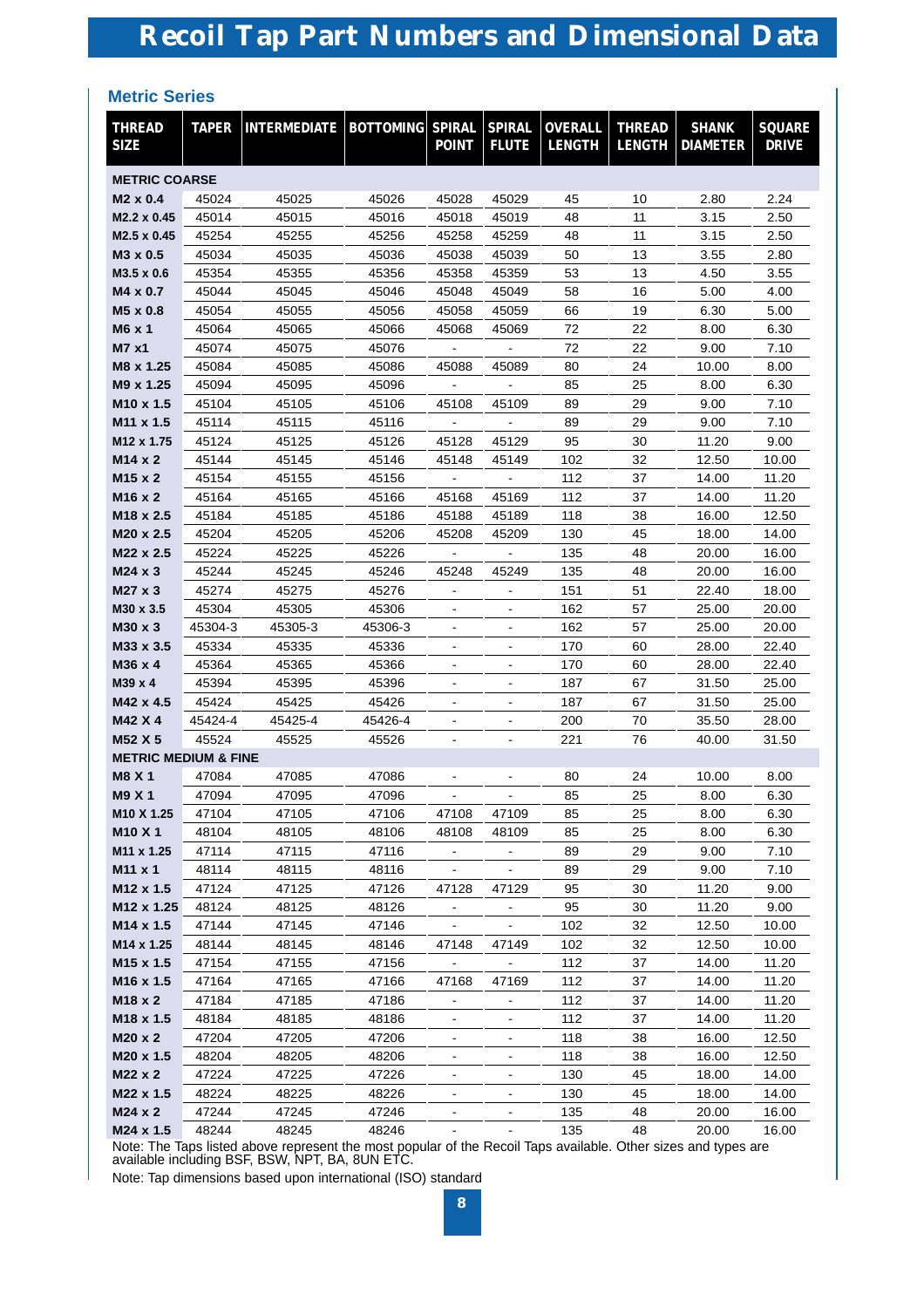# **Unified Thread Series**

| <b>THREAD</b><br><b>SIZE</b> | <b>TAPER</b> | <b>INTERMEDIATE</b> | <b>BOTTOMING</b> | <b>SPIRAL</b><br><b>POINT</b> | <b>SPIRAL</b><br><b>FLUTE</b> | <b>OVERALL</b><br><b>LENGTH</b> | <b>THREAD</b><br><b>LENGTH</b> | <b>SHANK</b><br><b>DIAMETER</b> | <b>SQUARE</b><br><b>DRIVE</b> |
|------------------------------|--------------|---------------------|------------------|-------------------------------|-------------------------------|---------------------------------|--------------------------------|---------------------------------|-------------------------------|
| <b>UNC</b>                   |              |                     |                  |                               |                               |                                 |                                |                                 |                               |
| $2 - 56$                     | 43524        | 43525               | 43526            | 43528                         | 43529                         | 1.875                           | 0.562                          | 0.141                           | 0.110                         |
| $3 - 48$                     | 43534        | 43535               | 43536            | 43538                         | 43539                         | 1.937                           | 0.625                          | 0.141                           | 0.110                         |
| 4-40                         | 43544        | 43545               | 43546            | 43548                         | 43549                         | 2.000                           | 0.687                          | 0.141                           | 0.110                         |
| $5 - 40$                     | 43554        | 43555               | 43556            | 43558                         | 43559                         | 2.125                           | 0.750                          | 0.168                           | 0.131                         |
| $6 - 32$                     | 43564        | 43565               | 43566            | 43568                         | 43569                         | 2.375                           | 0.875                          | 0.194                           | 0.152                         |
| $8 - 32$                     | 43584        | 43585               | 43586            | 43588                         | 43589                         | 2.375                           | 0.937                          | 0.220                           | 0.165                         |
| 10-24                        | 43604        | 43605               | 43606            | 43608                         | 43609                         | 2.500                           | 1.000                          | 0.255                           | 0.191                         |
| 12-24                        | 43624        | 43625               | 43626            | 43628                         | 43629                         | 2.718                           | 1.125                          | 0.318                           | 0.238                         |
| $1/4 - 20$                   | 43044        | 43045               | 43046            | 43048                         | 43049                         | 2.718                           | 1.125                          | 0.318                           | 0.238                         |
| 5/16-18                      | 43054        | 43055               | 43056            | 43058                         | 43059                         | 2.937                           | 1.250                          | 0.381                           | 0.286                         |
| $3/8 - 16$                   | 43064        | 43065               | 43066            | 43068                         | 43069                         | 3.375                           | 1.656                          | 0.367                           | 0.275                         |
| 7/16-14                      | 43074        | 43075               | 43076            | 43078                         | 43079                         | 3.593                           | 1.656                          | 0.429                           | 0.322                         |
| $1/2 - 13$                   | 43084        | 43085               | 43086            | 43088                         | 43089                         | 3.812                           | 1.812                          | 0.480                           | 0.360                         |
| $9/16 - 12$                  | 43094        | 43095               | 43096            | 43098                         | 43099                         | 4.031                           | 1.812                          | 0.542                           | 0.406                         |
| $5/8 - 11$                   | 43104        | 43105               | 43106            | 43108                         | 43109                         | 4.250                           | 2.000                          | 0.590                           | 0.442                         |
| $3/4 - 10$                   | 43124        | 43125               | 43126            | 43128                         | 43129                         | 4.687                           | 2.218                          | 0.697                           | 0.523                         |
| $7/8-9$                      | 43144        | 43145               | 43146            | 43148                         | 43149                         | 5.125                           | 2.500                          | 0.800                           | 0.600                         |
| $1 - 8$                      | 43164        | 43165               | 43166            | 43168                         | 43169                         | 5.750                           | 2.562                          | 1.021                           | 0.766                         |
| $11/8 - 7$                   | 43184        | 43185               | 43186            |                               |                               | 6.062                           | 3.000                          | 1.108                           | 0.831                         |
| $11/4 - 7$                   | 43204        | 43205               | 43206            |                               |                               | 6.375                           | 3.000                          | 1.233                           | 0.925                         |
| $13/8 - 6$                   | 43224        | 43225               | 43226            |                               |                               | 6.687                           | 3.187                          | 1.305                           | 0.979                         |
| $11/2 - 6$                   | 43244        | 43245               | 43246            | $\blacksquare$                | $\blacksquare$                | 7.000                           | 3.187                          | 1.430                           | 1.072                         |
| <b>UNF</b><br>$3 - 56$       | 44534        | 44535               | 44536            |                               |                               | 1.937                           | 0.625                          |                                 | 0.110                         |
| 4-48                         | 44544        | 44545               | 44546            | 44548                         | 44549                         | 2.000                           | 0.687                          | 0.141<br>0.141                  | 0.110                         |
| $6 - 40$                     | 44564        | 44565               | 44566            | 44568                         | 44569                         | 2.125                           | 0.750                          | 0.168                           | 0.131                         |
| $8 - 36$                     | 44584        | 44585               | 44586            | 44588                         | 44589                         | 2.375                           | 0.937                          | 0.220                           | 0.165                         |
| 10-32                        | 44604        | 44605               | 44606            | 44608                         | 44609                         | 2.500                           | 1.000                          | 0.255                           | 0.191                         |
| 12-28                        | 44624        | 44625               | 44626            |                               |                               | 2.718                           | 1.125                          | 0.318                           | 0.238                         |
| $1/4 - 28$                   | 44044        | 44045               | 44046            | 44048                         | 44049                         | 2.718                           | 1.125                          | 0.318                           | 0.238                         |
| 5/16-24                      | 44054        | 44055               | 44056            | 44058                         | 44059                         | 2.937                           | 1.250                          | 0.381                           | 0.286                         |
| $3/8 - 24$                   | 44064        | 44065               | 44066            | 44068                         | 44069                         | 3.156                           | 1.438                          | 0.323                           | 0.242                         |
| 7/16-20                      | 44074        | 44075               | 44076            | 44078                         | 44079                         | 3.375                           | 1.656                          | 0.367                           | 0.275                         |
| $1/2 - 20$                   | 44084        | 44085               | 44086            | 44088                         | 44089                         | 3.593                           | 1.656                          | 0.429                           | 0.322                         |
| $9/16 - 18$                  | 44094        | 44095               | 44096            | 44098                         | 44099                         | 3.812                           | 1.812                          | 0.480                           | 0.360                         |
| $5/8 - 18$                   | 44104        | 44105               | 44106            | 44108                         | 44109                         | 4.031                           | 1.812                          | 0.542                           | 0.406                         |
| $3/4 - 16$                   | 44124        | 44125               | 44126            | 44128                         | 44129                         | 4.468                           | 2.000                          | 0.652                           | 0.489                         |
| $7/8 - 14$                   | 44144        | 44145               | 44146            |                               |                               | 5.125                           | 2.500                          | 0.800                           | 0.600                         |
| $1 - 12$                     | 44164        | 44165               | 44166            |                               |                               | 5.437                           | 2.562                          | 0.896                           | 0.672                         |
| $1 - 14$                     | 44164-14     | 44165-14            | 44166-14         | $\blacksquare$                |                               | 5.437                           | 2.562                          | 0.896                           | 0.672                         |
| $11/8 - 12$                  | 44184        | 44185               | 44186            |                               |                               | 5.750                           | 2.562                          | 1.021                           | 0.766                         |
| $11/4 - 12$                  | 44204        | 44205               | 44206            | $\blacksquare$                |                               | 6.062                           | 3.000                          | 1.108                           | 0.831                         |
| 13/8-12                      | 44224        | 44225               | 44226            |                               |                               | 6.375                           | 3.000                          | 1.233                           | 0.925                         |
| $11/2 - 12$                  | 44244        | 44245               | 44246            |                               | $\blacksquare$                | 6.687                           | 3.187                          | 1.305                           | 0.979                         |



Note: Tap dimensions are based on American Standards (ANSI)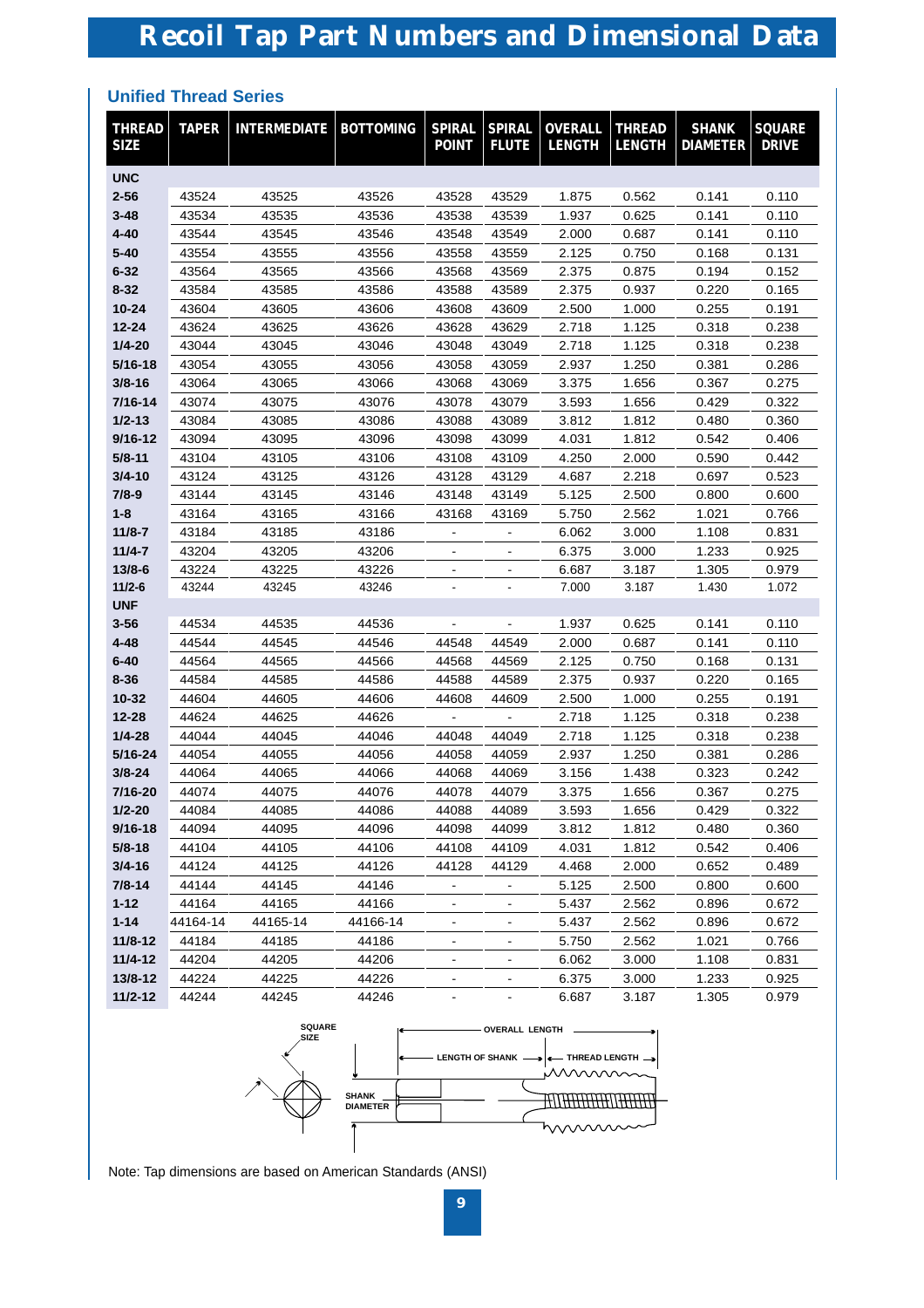# **British Series**

| <b>THREAD</b>            |       | <b>REGULAR STRAIGHT FLUTES</b>   |       | <b>SPIRAL</b>    | <b>SPIRAL</b>  | <b>OVERALL</b> | <b>THREAD</b> | <b>SHANK</b>    | <b>SQUARE</b> |  |  |  |
|--------------------------|-------|----------------------------------|-------|------------------|----------------|----------------|---------------|-----------------|---------------|--|--|--|
| <b>SIZE</b>              |       | TAPER   INTERMEDIATE   BOTTOMING |       | <b>POINT</b>     | <b>FLUTE</b>   | <b>LENGTH</b>  | <b>LENGTH</b> | <b>DIAMETER</b> | <b>DRIVE</b>  |  |  |  |
|                          |       |                                  |       |                  |                |                |               |                 |               |  |  |  |
| <b>BSW</b><br>$1/8 - 40$ | 42024 | 42025                            | 42026 | Dimensions in mm |                | 53             | 13            | 4               | 3.15          |  |  |  |
| $3/16 - 24$              | 42034 | 42035                            | 42036 | 6.3              | 5              |                |               |                 |               |  |  |  |
| $1/4 - 20$               | 42044 | 42045                            | 42046 | 42038<br>42048   | 42039<br>42049 | 67<br>72       | 19<br>22      | 8               | 6.3           |  |  |  |
| $5/16 - 18$              | 42054 | 42055                            | 42056 | 42058            | 42059          | 80             | 24            | 10              | 8             |  |  |  |
| $3/8 - 16$               | 42064 | 42065                            | 42066 | 42068            | 42069          | 85             | 25            | 8               | 6.3           |  |  |  |
| 7/16-14                  | 42074 | 42075                            | 42076 |                  |                | 95             | 30            | 11.2            | 9             |  |  |  |
| $1/2 - 12$               | 42084 | 42085                            | 42086 |                  |                | 95             | 30            | 11.2            | 9             |  |  |  |
| $9/16 - 12$              | 42094 | 42095                            | 42096 |                  |                | 102            | 32            | 12.5            | 10            |  |  |  |
| $5/8 - 11$               | 42104 | 42105                            | 42106 |                  |                | 112            | 37            | 14              | 11.2          |  |  |  |
| $3/4 - 10$               | 42124 | 42125                            | 42126 |                  |                | 118            | 38            | 16              | 12.5          |  |  |  |
| $7/8-9$                  | 42144 | 42145                            | 42146 |                  |                | 135            | 48            | 20              | 16            |  |  |  |
| $1 - 8$                  | 42164 | 42165                            | 42166 |                  |                | 135            | 48            | 20              | 16            |  |  |  |
| $11/8-7$                 | 42184 | 42185                            | 42186 |                  |                | 151            | 51            | 22.4            | 18            |  |  |  |
| $11/4 - 7$               | 42204 | 42205                            | 42206 |                  |                | 162            | 57            | 25              | 20            |  |  |  |
| $13/8-6$                 | 42224 | 42225                            | 42226 |                  |                | 170            | 60            | 28              | 22.4          |  |  |  |
| $11/2-6$                 | 42244 | 42245                            | 42246 |                  |                | 187            | 67            | 31.5            | 25            |  |  |  |
| <b>BSF</b>               |       |                                  |       | Dimensions in mm |                |                |               |                 |               |  |  |  |
| $3/16 - 32$              | 40034 | 40035                            | 40036 |                  |                | 67             | 19            | 6.3             | 5             |  |  |  |
| $1/4 - 26$               | 40044 | 40045                            | 40056 |                  |                | 72             | 22            | 8               | 6.3           |  |  |  |
| $5/16 - 22$              | 40054 | 40055                            | 40056 |                  |                | 80             | 24            | 8               | 6.3           |  |  |  |
| $3/8 - 20$               | 40064 | 40065                            | 40066 |                  |                | 85             | 25            | 8               | 6.3           |  |  |  |
| $7/16 - 18$              | 40074 | 40075                            | 40076 |                  |                | 89             | 29            | 9               | 7.1           |  |  |  |
| $1/2 - 16$               | 40084 | 40085                            | 40086 |                  |                | 95             | 30            | 11.2            | 9             |  |  |  |
| $9/16 - 16$              | 40094 | 40095                            | 40096 |                  |                | 102            | 32            | 12.5            | 10            |  |  |  |
| $5/8 - 14$               | 40104 | 40105                            | 40106 |                  |                | 112            | 37            | 14              | 11.2          |  |  |  |
| $3/4 - 12$               | 40124 | 40125                            | 40126 |                  |                | 118            | 38            | 16              | 12.5          |  |  |  |
| $7/8 - 11$               | 40144 | 40145                            | 40146 |                  |                | 135            | 48            | 20              | 16            |  |  |  |
| $1 - 10$                 | 40164 | 40165                            | 40166 |                  |                | 135            | 48            | 20              | 16            |  |  |  |
| $11/8-9$                 | 40184 | 40185                            | 40186 |                  |                | 151            | 51            | 22.4            | 18            |  |  |  |
| $11/4-9$                 | 40204 | 40205                            | 40206 |                  |                |                |               |                 |               |  |  |  |
| <b>BSC</b>               |       |                                  |       | Dimensions in mm |                |                |               |                 |               |  |  |  |
| $5/16 - 26$              | 46504 | 46505                            | 46506 |                  |                | 73             | 22            | 9               | 7.1           |  |  |  |
| $3/8 - 26$               | 46604 | 46605                            | 46606 |                  |                | 85             | 25            | 8               | 6.3           |  |  |  |
| 7/16-26                  | 46704 | 46705                            | 46706 |                  |                | 89             | 29            | 9               | 7.1           |  |  |  |
| $1/2 - 26$               | 46804 | 46805                            | 46806 |                  |                | 95             | 30            | 11.2            | 9             |  |  |  |
| <b>BSP</b>               |       |                                  |       | Dimensions in mm |                |                |               |                 |               |  |  |  |
| $1/8 - 28$               | 41024 | 41025                            | 41026 |                  |                | 85             | 25            | 8               | 6.3           |  |  |  |
| $1/4 - 19$               | 41044 | 41045                            | 41046 |                  |                | 95             | 30            | 11.2            | 9             |  |  |  |
| $3/8 - 19$               | 41064 | 41065                            | 41066 |                  |                | 112            | 37            | 14              | 11.2          |  |  |  |
| $1/2 - 14$               | 41084 | 41085                            | 41086 |                  |                | 130            | 45            | 18              | 14            |  |  |  |
| $5/8 - 14$               | 41104 | 41105                            | 41106 |                  |                | 130            | 42            | 18              | 14            |  |  |  |
| $3/4 - 14$               | 41124 | 41125                            | 41126 |                  |                | 135            | 48            | 20              | 16            |  |  |  |
| $1 - 11$                 | 41164 | 41165                            | 41166 |                  |                | 162            | 57            | 25              | 20            |  |  |  |
| <b>BA</b>                |       |                                  |       | Dimensions in mm |                |                |               |                 |               |  |  |  |
| 0BA                      | 40504 | 40505                            | 40506 |                  |                | 72             | 22            | 8               | 6.3           |  |  |  |
| 1BA                      | 40514 | 40515                            | 40516 |                  |                | 66             | 19            | 6.3             | 5             |  |  |  |
| 2BA                      | 40524 | 40525                            | 40526 |                  |                | 66             | 19            | 6.3             | 5             |  |  |  |
| 4BA                      | 40544 | 40545                            | 40546 |                  |                | 53             | 13            | 4.5             | 3.55<br>2.8   |  |  |  |
| 6BA                      | 40564 | 40565                            | 40566 |                  |                | 50             |               | 13<br>3.55      |               |  |  |  |

Note: Tap dimensions based upon international (ISO) standard. Dimensions are in millimetres.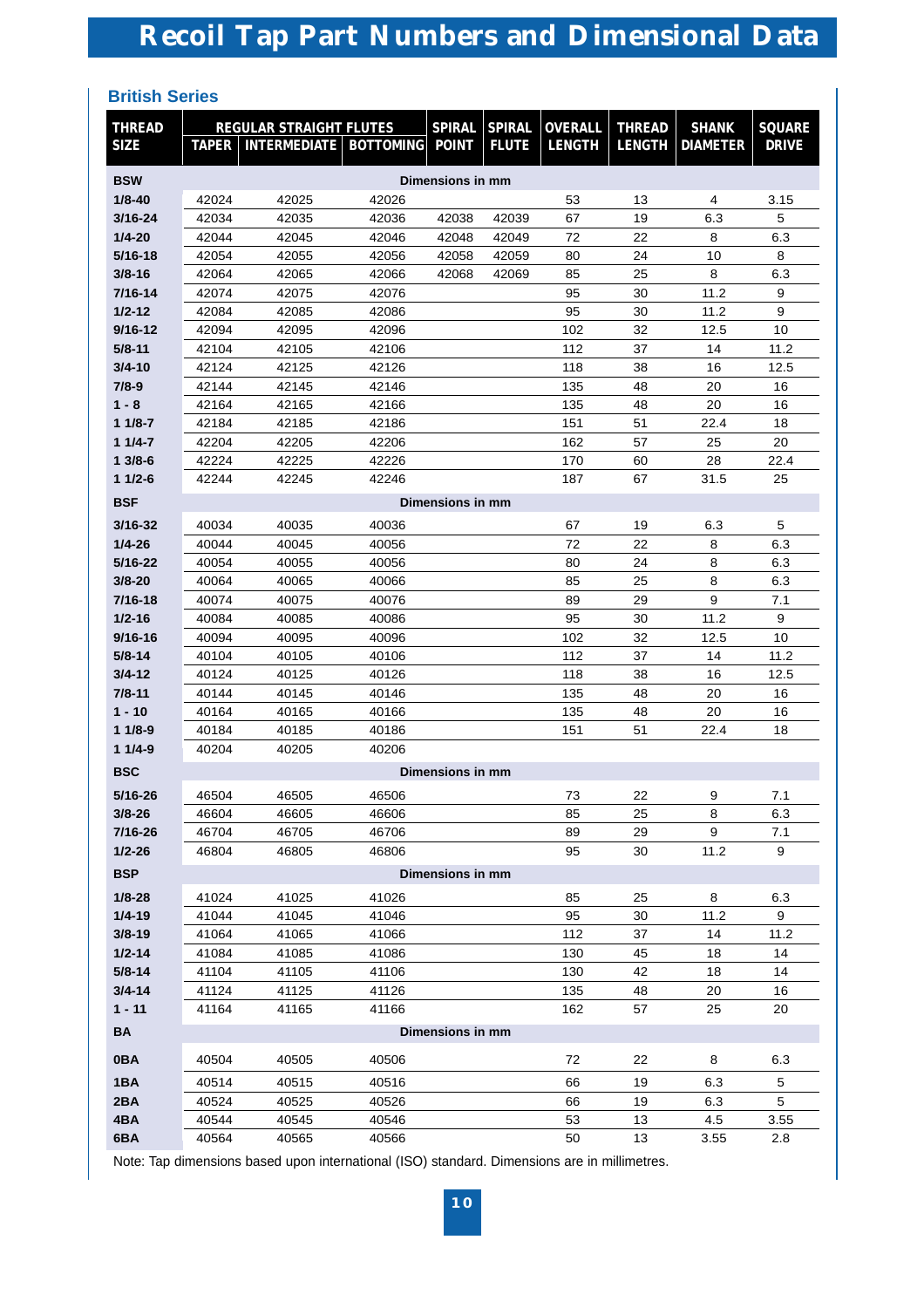| <b>THREAD</b><br><b>SIZE</b> | <b>REGULAR STRAIGHT FLUTES</b><br><b>INTERMEDIATE</b> | <b>BOTTOMING</b> | <b>SPIRAL</b><br><b>POINT</b> | <b>SPIRAL</b><br><b>FLUTE</b> | <b>OVERALL</b><br><b>LENGTH</b> | <b>THREAD</b><br><b>LENGTH</b> | <b>SHANK</b><br><b>DIAMETER</b> | <b>SQUARE</b><br><b>DRIVE</b> |
|------------------------------|-------------------------------------------------------|------------------|-------------------------------|-------------------------------|---------------------------------|--------------------------------|---------------------------------|-------------------------------|
| <b>NPT ANSI</b>              | <b>American ANSI B94.9</b>                            |                  | <b>Dimensions in Inches</b>   |                               |                                 |                                |                                 |                               |
| $1/8 - 27$                   | 46025                                                 | 46026            |                               |                               | 21/8                            | 3/4                            | 0.438                           | 0.328                         |
| $1/4 - 18$                   | 46045                                                 | 46046            |                               |                               | 27/16                           | 11/16                          | 0.563                           | 0.420                         |
| $3/8 - 18$                   | 46065                                                 | 46066            |                               |                               | 29/16                           | 11/6                           | 0.700                           | 0.531                         |
| $1/2 - 14$                   | 46085                                                 | 46086            |                               |                               | 3.5/32                          | 13/8                           | 0.687                           | 0515                          |
| $3/4 - 14$                   | 46125                                                 | 46126            |                               |                               | 39/32                           | 13/8                           | 0.906                           | 0.679                         |
| $1 - 111/2$                  | 46165                                                 | 46166            |                               |                               | $3 \frac{3}{4}$                 | 4.3/4                          | 1.125                           | 0.893                         |

| THREAD      |              | <b>REGULAR STRAIGHT FLUTES</b>      |                  | <b>SPIRAL</b>               | <b>SPIRAL</b> | <b>OVERALL</b> | <b>THREAD</b> | <b>SHANK</b>    | <b>SQUARE</b> |
|-------------|--------------|-------------------------------------|------------------|-----------------------------|---------------|----------------|---------------|-----------------|---------------|
| <b>SIZE</b> | <b>TAPER</b> | <b>INTERMEDIATE</b>                 | <b>BOTTOMING</b> | <b>POINT</b>                | <b>FLUTE</b>  | <b>LENGTH</b>  | <b>LENGTH</b> | <b>DIAMETER</b> | <b>DRIVE</b>  |
|             |              | 8 TPI UN Series tap dimensions data |                  | <b>Dimensions in Inches</b> |               |                |               |                 |               |
| $11/8-8$    | 46184        | 46185                               | 46186            |                             |               | 5.945          | 2.007         | 0.881           | 0.708         |
| $11/4-8$    | 46204        | 46205                               | 46206            |                             |               | 6.378          | 2.244         | 0.984           | 0.787         |
| $13/8-8$    | 46224        | 46225                               | 46226            |                             |               | 6.692          | 2.362         | 1.102           | 0.881         |
| $11/2-8$    | 46244        | 46245                               | 46246            |                             |               | 6.692          | 2.362         | 1.102           | 0.881         |
| $15/8-8$    | 46264        | 46265                               | 46266            |                             |               | 7.362          | 2.637         | 1.240           | 0.984         |
| $13/4 - 8$  | 46284        | 46285                               | 46286            |                             |               | 7.362          | 2.637         | 1.240           | 0.984         |
| $17/8-8$    | 46304        | 46305                               | 46306            |                             |               | 7.874          | 2.755         | 1.397           | 1.102         |
| $2 - 8$     | 46324        | 46345                               | 46326            |                             |               | 7.874          | 2.755         | 1.397           | 1.102         |

| <b>THREAD</b><br><b>SIZE</b>     | <b>SPIRAL POINT</b>                 | <b>SPIRAL</b><br><b>FLUTE</b> | <b>OVERALL</b><br><b>LENGTH</b> | <b>THREAD</b><br><b>LENGTH</b> | <b>SHANK</b><br><b>DIAMETER</b> | <b>SQUARE</b><br><b>DRIVE</b> |
|----------------------------------|-------------------------------------|-------------------------------|---------------------------------|--------------------------------|---------------------------------|-------------------------------|
|                                  | <b>JIS J TYPE Dimensions - HSSE</b> | Dimensions in mm              |                                 |                                |                                 |                               |
| M <sub>2</sub> X 0.4             | 45028JIS                            | 45029JIS                      | 44                              | 14                             | 3                               | 2.5                           |
| M2.2 X 0.4                       | 45018JIS                            | 45019JIS                      | 46                              | 11                             | 4                               | 3.2                           |
| M <sub>2.5</sub> X 0.45          | 45258JIS                            | 45259JIS                      | 46                              | 11                             | $\overline{4}$                  | 3.2                           |
| M3 x 0.5                         | 45038JIS                            | 45039JIS                      | 52                              | 13                             | 5                               | 4                             |
| M3.5 X 0.6                       | 45358JIS                            | 45359JIS                      | 52                              | 13                             | 5                               | 4                             |
| $M4 \times 0.7$                  | 45048JIS                            | 45049JIS                      | 60                              | 22                             | 5.5                             | 4.5                           |
| M <sub>5</sub> x 0.8             | 45058JIS                            | 45059JIS                      | 62                              | 24                             | 6                               | 4.5                           |
| M6 x 1.0                         | 45068JIS                            | 45069JIS                      | 70                              | 22                             | 6.2                             | 5                             |
| M8 X 1.0                         | 47088JIS                            | 47089JIS                      | 75                              | 24                             | $\overline{7}$                  | 5.5                           |
| M8 x 1.25                        | 45088JIS                            | 45089JIS                      | 75                              | 24                             | $\overline{7}$                  | 5.5                           |
| M <sub>10</sub> X 1.25           | 47108JIS                            | 47109JIS                      | 82                              | 29                             | 8.5                             | 6.5                           |
| M <sub>10</sub> x 1.5            | 45108JIS                            | 45109JIS                      | 82                              | 29                             | 8.5                             | 6.5                           |
| M <sub>12</sub> X <sub>1.5</sub> | 47128JIS                            | 47129JIS                      | 88                              | 30                             | 10.5                            | 8                             |
| M <sub>12</sub> x 1.75           | 45128JIS                            | 45129JIS                      | 88                              | 30                             | 10.5                            | 8                             |
| M <sub>14</sub> X <sub>1.5</sub> | 47148JIS                            | 47149JIS                      | 95                              | 32                             | 12.5                            | 10                            |
| M <sub>14</sub> X <sub>2</sub>   | 45148JIS                            | 45149JIS                      | 100                             | 37                             | 14                              | 11                            |
| M <sub>16</sub> X <sub>1.5</sub> | 47168JIS                            | 47169JIS                      | 100                             | 37                             | 14                              | 11                            |
| M <sub>16</sub> X <sub>2</sub>   | 45168JIS                            | 45169JIS                      | 105                             | 37                             | 14                              | 11                            |
| M18 X 2.5                        | 45188JIS                            | 45189JIS                      | 115                             | 38                             | 17                              | 13                            |
| M <sub>20</sub> X 2.5            | 45208JIS                            | 45209JIS                      | 120                             | 45                             | 19                              | 15                            |
| M24 X 3                          | 45248JIS                            | 45249JIS                      | 120                             | 45                             | 19                              | 15                            |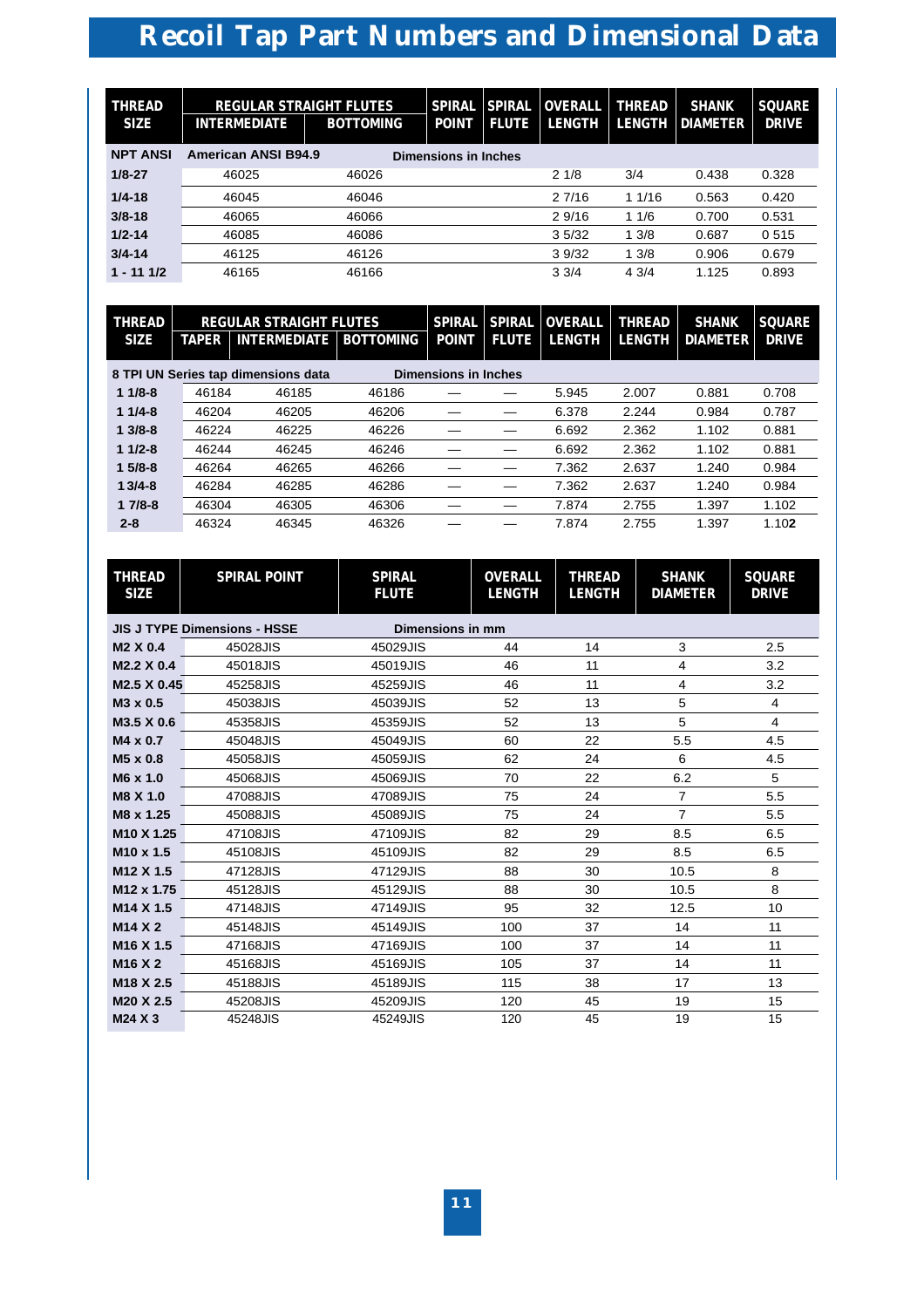# **Tap Measurements**

There are two important size measurements on a tap. These are the outside diameter which clears the nominal size and the pitch diameter which is the basis of the limit of fit nominated by the relevant standard. The pitch diameter is the most difficult to measure.

Two factors in the tap design which affect the measurement and must be considered are:

- **1.**Back taper, a gradual decrease in the thread diameter towards the shank
- **2.**Radial thread relief, gradually decreases the thread diameter towards the heel of the land (one of the threaded sections between the flutes on a tap. See page 23)

Note: The size measurement must be determined with accurately calibrated and sensitive equipment otherwise the actual measurements are of doubtful accuracy and misleading results may occur.

When measuring a thread of a tap the basic major diameter, the basic pitch diameter and the basic minor diameter are measured. (See diagram on page 21) These are measured between the crest and root of the threads. It is possible and practical to establish limits to which the deviation must not exceed. These are called the maximum and minimum limits. If the thread size is no smaller than the minimum limit and no larger than the maximum limit, then it is within the size limits required. This difference between the specified maximum and minimum limits is called the tolerance.

The class of fit is the system of effective diameter tolerance on a tap. All taps are made oversize on their effective diameter. The degree that they are made oversize is governed by standards for limits of fit for the tap and have been calculated for fastening system to have an optimum fit between the nut and the bolt. The class of fit for STI taps have been calculated to allow for the fit of the wire thread insert into the tapped hole.

The class of fit is classified as a number, and the letter classifies the grade of the tap. Tolerances are measured by the degree of magnitude of difference between the pitch and crest of the threads. The larger the number, the greater the magnitude of tolerance. For pitch and crest diameter, there are a number of tolerance grades reflecting the varying magnitudes of tolerances.

The ISO standard is the international measuring standard and recognises two groups of screw threads. The first is ISO metric, a complete thread system in metric units and ISO unified which is covered by British Standards BS 1580 and American Standards ANSI unified screw systems.

The Whitworth and BA screw threads are obsolete but are still used during the period of transition. The minimum pitch diameter of a threaded hole is equivalent to the basic pitch diameter (calculated on the basis of a full thread form). This is only a control point or base from which to start measurements as it is only a theoretical figure. Standard taps are manufactured to various tolerance positions. Depending on the class of fit required, STI taps are manufactured to dimensions greater than the standard basic measurement required. This measurement has been calculated to install the wire thread insert to the original size hole.

For unified sizes, a number 2 or 3 expresses the class of fit. The letter B expresses the internal thread, the letter A expresses the external thread. For metric sizes, a number 4 and 5 express the tolerance grades. For tolerance positions, the letter H applies to Recoil STI taps. (Upper case for internal threads, lower case for external threads).

In the unified thread system, the minimum pitch diameter for a 2B hole (medium fit) or 3B hole (close fit) are the same, while the maximum pitch diameter is greater on the 2B hole (medium fit). Standard Recoil taps for unified threads are made to a 3B hole (close fit) tolerance. 2B taps are available on request.

In the metric system the minimum pitch diameter for a 5H hole (medium fit) or 4H5H hole (close fit) are the same, while the maximum pitch diameter is greater on the 5H hole (medium fit). Standard Recoil STI taps for metric threads are made to a 4H5H hole (close fit) tolerance. 5H taps are available on request.

**Note: Recoil STI taps are made to a close fit tolerance (3B or 4H5H), however a close fit may only be obtained under optimum machining conditions and processes. Thredflo taps are made to a 2B/6H tolerance, however various limits are available to suit different materials and manufacturing specifications referred to as GH (Ground High) limits. Full specification and GH tolerance limit should be sought when ordering.**

|                       |                                                                                                                                                  | THREAD TOLERANCE EQUIVALENTS STANDARDS |
|-----------------------|--------------------------------------------------------------------------------------------------------------------------------------------------|----------------------------------------|
|                       | <b>STANDARD</b>                                                                                                                                  | <b>RECOIL STANDARDS</b>                |
| Metric Medium         | Metric 6H                                                                                                                                        | 5Н                                     |
| Metric Close          | Metric 5H                                                                                                                                        | 4H5H                                   |
| <b>Unified Medium</b> | 2Β                                                                                                                                               | 2Β                                     |
| <b>Unified Close</b>  | 3B                                                                                                                                               | 3B                                     |
|                       | R<br>c<br>A = Minimum Pitch Diameter<br>2B & 3B<br>4H5H & 5H<br>B = Maximum Pitch Diameter<br>3B & 4H5H<br>C = Maximum Pitch Diameter<br>2B & 5H |                                        |

Minimum and Maximum pitch diameter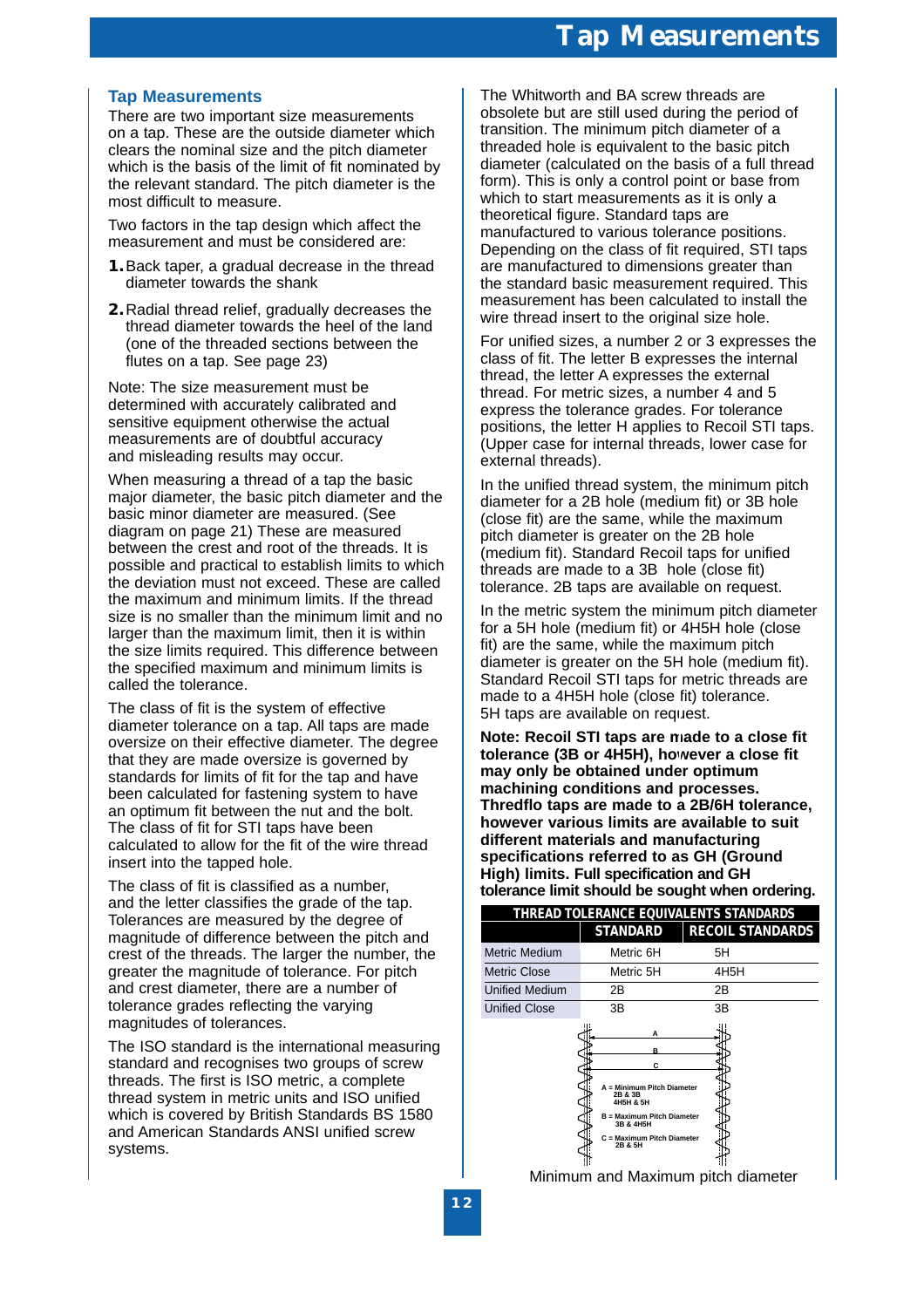# **Surface Coatings**

In some applications, the performance of taps can be improved by the application of a special surface treatment or coating. The benefits of surface coatings include:

- Longer tool life
- Tools can be run at higher feeds and speeds
- Increased productivity
- Lower maintenance costs
- Prevent chip build-up

# **Titanium Carbonitride — TiCNite (TiCN)**

TiCNite is generally used in heat generated applications for longer tap wear life. TiCNite coated taps have a very high surface hardness, over 3000 Vickers (approximately 90 HRc). TiCNite is harder and tougher than other coating materials, consequently it has high resistance to edge chipping and abrasive wear. This coating is black/gray in colour and is suitable for all HSS grade ground thread taps (will soften carbon steel taps).

When ordering Titanium Carbonitride coating, part number suffix should be TiCN.

# **Titanium Nitride — TiNite (TiN)**

TiNite is generally used in abrasive applications for low cutting temperatures such as cast iron, silicon and aluminium. Physical vapour deposition coating with surface hardness around 2300 Vickers (85HRc). This coating is gold in colour, with excellent resistance to cold welding and very good abrasion resistance. TiNite is a good choice for protecting the tap, can achieve a longer life than uncoated taps, lowers friction, allows smoother cutting and can be used at higher speeds.

When taps are coated with Titanium Nitride, the following suggested speeds are recommended, however it is better to start at uncoated speeds and slowly build up to a higher speed. This extends tap worklife and avoids breakages.

When ordering Titanium Nitride coating, part number suffix should be TiN.

Note: Additional lead time is required for tap coatings. Request availability from Recoil.

Note: Tap life depends on machine conditions, application and physical strength of tap.

Note:TiCNite and TiNite coatings will increase the life expectancy of the tap by a minimum of 3 or more times, however the coatings are subject to consistent machining only. These coatings will not correct machining faults. Coated spiral flute taps will not suit all applications.

# **Suggested Speeds**

| <b>WORK MATERIAL</b>                   |                 | <b>SPEED FEET PER MINUTE</b> |
|----------------------------------------|-----------------|------------------------------|
| <b>Alloy Steels:</b>                   | <b>UNCOATED</b> | <b>TIN/TICN</b>              |
| 125-225 Brinell                        | 30-60           | 60-120                       |
| 225-325 Brinell                        | 20-45           | 40-90                        |
| 325-425 Brinell                        | 10-35           | 20-70                        |
| <b>Aluminium Alloys</b>                | 75-150          | 150-300*                     |
| Carbon steels,<br>225 Brinell or less: |                 |                              |
| Low Carbon (0.10-0.25c)                | 50-75           | 100-150                      |
| Medium Carbon (0.30-0.055c)            | 40-65           | 80-130                       |
| High Carbon (0.60-0.95c)               | 30-55           | 90-110                       |
| <b>Cast Iron:</b>                      |                 |                              |
| Ductile, Annealed                      | 40-60           | 80-120                       |
| Ductile, As Cast                       | $20 - 45$       | 40-90                        |
| Gray (Class 20, 25)                    | 40-80           | 80-160                       |
| Gray (Class 30-50)                     | 25-50           | 50-100                       |
| Malleable, 200 Brinell or less         | 30-60           | 60-120                       |
| Magnesium                              | 100-150         | 150-200*                     |
| <b>Plastics</b>                        | 25-50           | 50-100                       |
| Titanium:                              |                 |                              |
| Pure                                   | 25-55           | 50-100*                      |
| Alloys (Ti-6A1-4V)                     | 10-25           | $20 - 50*$                   |
| <b>Zinc Alloys</b>                     | 100-150         | 150-250*                     |

\* Success of TiN and TiCN taps in non-ferrous materials depends on the machining conditions used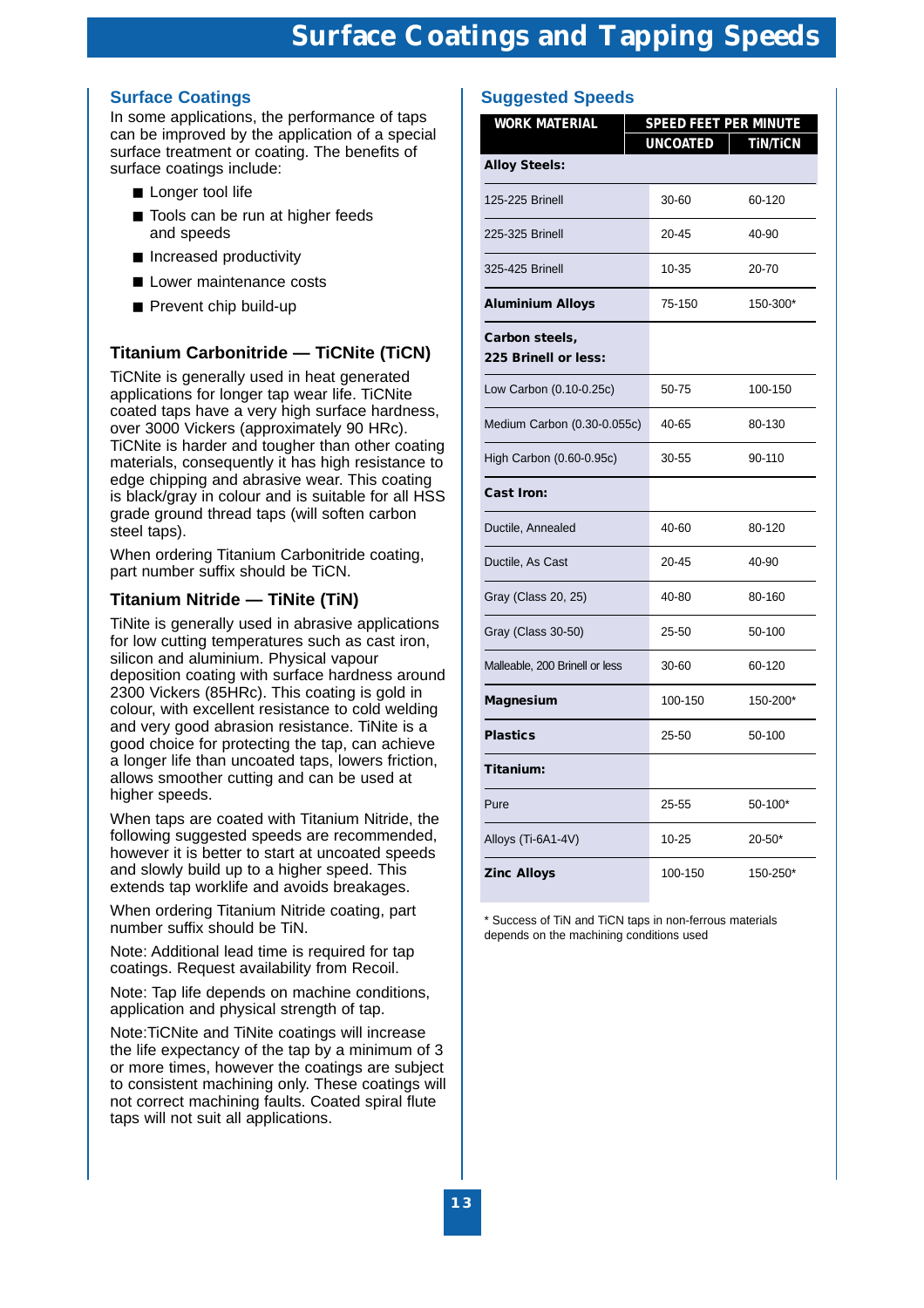# **Tapping Speeds**

Tapping speeds depend on many factors, including the machine, the material being tapped, the design of the hole, the lubricant and the style of tap used. There are no exact rules to follow that consider these variables, however the following information can be used to determine a starting point and course to follow to obtain maximum performance.

Coarse thread taps should be run near the low range while higher speeds may be used for fine threads. The values in the table should be modified according to the following suggestions:

Reduce speeds for:

- 
- Large diameters High percentage of threads
	-
- Deep holes
- Coarse pitches Short chamfer taps<br>■ Deep holes Hard metals
	-

## **Typical modifications include:**

- Particularly true of spiral flute and straight flute taps, speeds must be reduced as the depth of the hole increases. This is because of the accumulated chip build up and increased friction in long holes
- Taps with long chamfers can be run faster in short holes, however in long holes these taps must be run at slower speeds
- The speed for bottoming taps must be lower than Taper or Intermediate taps
- Coarse thread taps in larger diameters must be run more slowly than fine thread taps of the same diameter
- Cutting fluids may affect permissible speeds

Taper thread taps should be run at 50% to 75% of normal speed. In a few isolated cases, the use of lower speeds is not detrimental except that it affects production efficiency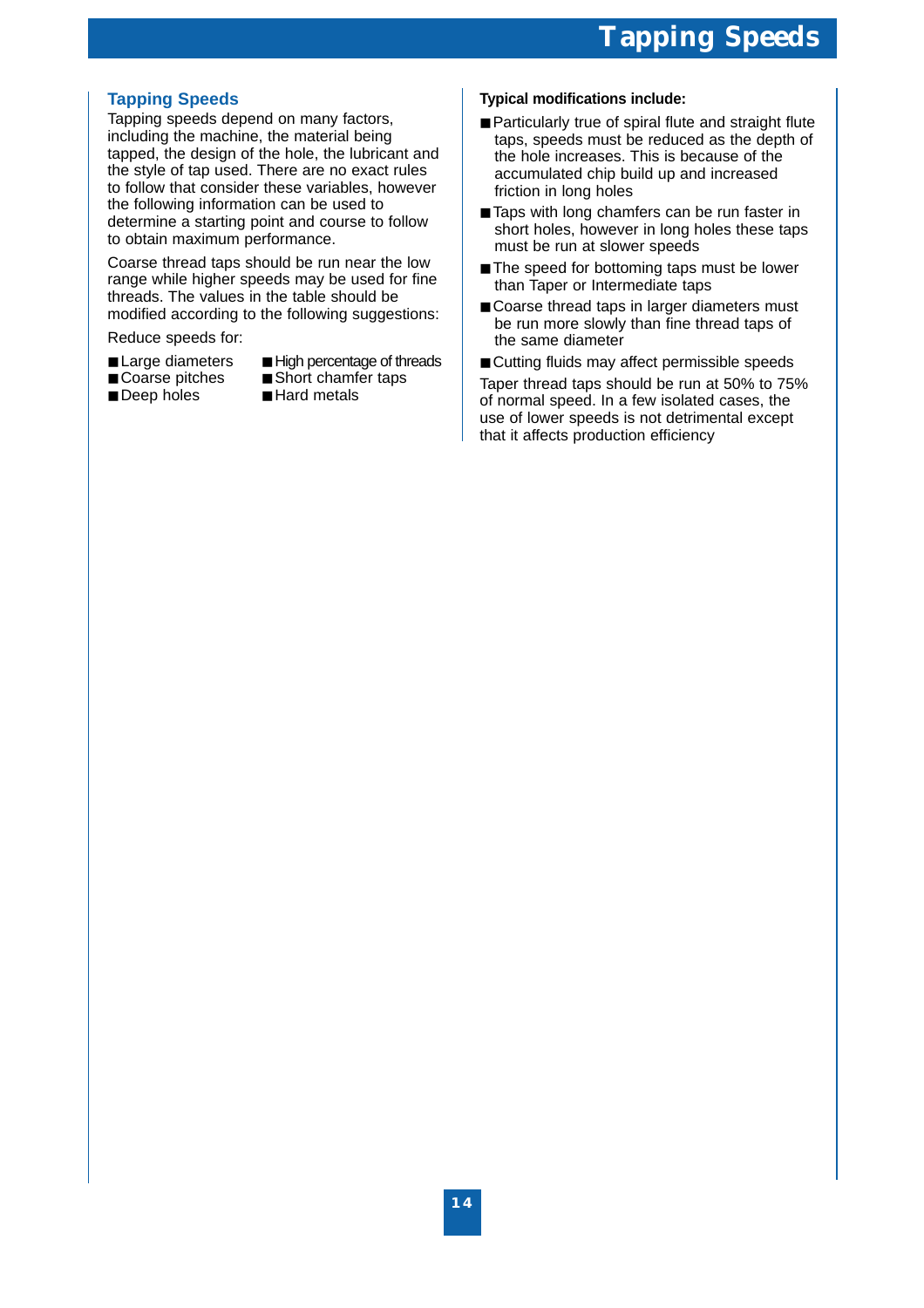# **Tapping Speeds**

|                                                          |                          |                 | <b>SPEEDS FOR RECOIL</b> |                   |       |                 |       | STI   |       | TAPS    |          | (INCH)         |          | <b>CONVE</b> |                |        | <b>RSION</b>  |                | С                  | ΗA             | <b>RT</b>     |                 | <b>FPM</b>     |                 | ΤO         | <b>RPM</b> |                 |        |
|----------------------------------------------------------|--------------------------|-----------------|--------------------------|-------------------|-------|-----------------|-------|-------|-------|---------|----------|----------------|----------|--------------|----------------|--------|---------------|----------------|--------------------|----------------|---------------|-----------------|----------------|-----------------|------------|------------|-----------------|--------|
|                                                          | 67                       | 220             |                          | 7724              | 7503  | 6788            | 5744  | 4903  | 4264  | 3474    | 2876     | 2534           | 2181     | 1979         | 1760           | 1625   | 1474          | 1269           | 1134               | 992            | 908           | 837             | 756            | 683             | 611        | 563        | 513             | 478    |
|                                                          | 61                       | 200             |                          | 7022              | 6821  | 6171            | 5222  | 4457  | 3876  | 3158    | 2614     | 2304           | 1983     | 1799         | 1600           | 1478   | 1340          | 1153           | 1031               | 902            | 825           | 761             | 687            | 621             | 556        | 512        | 466             | 4358   |
|                                                          | 55                       | 180             |                          | 6319              | 6139  | 5554            | 4700  | 4011  | 3488  | 2842    | 2353     | 2073           | 1784     | 1619         | 1440           | 1330   | 1206          | 1038           | 928                | 812            | 743           | 685             | 618            | 559             | 500        | 460        | 420             | 319    |
|                                                          | 49                       | 160             |                          | 5617              | 5457  | 4937            | 4177  | 3566  | 3101  | 2526    | 2092     | 1843           | 1586     | 1439         | 1280           | 1182   | 1072          | 923            | 825                | 722            | 660           | 608             | 550            | 497             | 44         | 409        | 373             | 348    |
|                                                          | 34                       | 110             |                          | 3862              | 3752  | 3394            | 2872  | 2451  | 2132  | 1737    | 1438     | 1267           | 1090     | 898          | 880            | 813    | 737           | 634            | 567                | 496            | 454           | 418             | 378            | 342             | 306        | 281        | 256             | 239    |
|                                                          | 30                       | 100             |                          |                   | 3410  | 3085            |       | 2229  | 1938  | 1579    |          |                | 991      | 899          | 800            | 739    | 670           | 577            | 515                | 451            | 413           | 380             | 344            | $\frac{311}{2}$ | 278        | 256        | 233             | 217    |
| <b>TO RPM</b>                                            |                          |                 |                          | 3511              |       |                 | 2611  |       |       |         | 1307     | 1152           |          |              |                |        |               |                |                    |                |               |                 |                |                 |            |            |                 |        |
|                                                          | 27                       | 90              |                          | 3160              | 3069  | 2777            | 2350  | 2006  | 1744  | 1421    | 1177     | 1037           | 892      | 809          | 720            | 665    | 603           | 519            | 464                | 406            | 371           | 342             | 309            | 280             | 250        | 230        | 210             | 196    |
|                                                          | 24                       | 80              |                          | 2809              | 2728  | 2468            | 2089  | 1783  | 1550  | 1263    | 1046     | 922            | 793      | 720          | 640            | 591    | 536           | 461            | 412                | 361            | 330           | 304             | 275            | 248             | 222        | 205        | $\frac{187}{2}$ | 174    |
|                                                          | 21                       | 70              |                          | 2458              | 2387  | 2160            | 1828  | 1560  | 1357  | 1105    | 915      | 806            | 694      | 630          | 560            | 517    | 469           | 404            | 361                | 316            | 289           | 266             | 241            | 217             | 194        | 179        | 163             | 152    |
|                                                          | 20                       | 65              |                          | 2282              | 2217  | 2006            | 1697  | 1449  | 1260  | 1026    | 850      | 749            | 644      | 585          | 520            | 480    | 436           | 375            | 335                | 293            | 268           | 247             | 223            | 202             | 181        | 166        | 152             | 141    |
| DS FOR RECOIL STI TAPS (METRIC) CONVERSION CHART - M/MIN | 18                       | 60              | PER MINUTE               | 2106              | 2046  | 1851            | 1567  | 1337  | 1163  | 947     | 784      | 691            | 595      | 540          | 480            | 443    | 402           | 346            | 309                | 271            | 248           | 228             | 206            | 186             | 167        | 153        | 140             | 130    |
|                                                          | 17                       | 55              |                          | 931               | 1876  | 1697            | 1436  | 1226  | 1066  | 868     | 719      | 634            | 545      | 495          | 440            | 406    | 369           | 317            | 284                | 248            | 227           | 209             | 189            | 171             | 153        | 141        | 128             | 120    |
|                                                          | 15                       | 50              | <b>REVOLUTIONS</b>       | 1755              | 1705  | 1543            | 1305  | 1114  | 696   | 790     | 654      | 576            | 496      | 450          | 400            | 369    | 335           | 288            | 258                | 225            | 206           | $\frac{190}{2}$ | 172            | 155             | 139        | 128        | 117             | 109    |
|                                                          | 12                       | 40              |                          | 1404              | 1364  | 1234            | 1044  | 891   | 775   | 632     | 523      | 461            | 397      | 360          | 320            | 296    | 268           | 231            | 206                | 180            | 165           | 152             | 137            | 124             | $\ddot{=}$ | 102        | 3               | 28     |
|                                                          | 11                       | 35              |                          | 29<br>$\tilde{c}$ | 34    | 80<br>S         | 914   | 80    | 678   | 53<br>د | \$ĝ<br>ч | g              | 347      | 315          | 80             | 959    | 235           | 202            | $\pmb{\mathbb{S}}$ | $58\,$         | $\frac{4}{3}$ | 33              | $\overline{c}$ | 8               | 5          | 8          | 82              | 76     |
| <b>IEED</b>                                              | ę                        | 30              |                          | 1053              | 1023  | 926             | 783   | 669   | 581   | 474     | 392      | 346            | 297      | 270          | 240            | 222    | <b>201</b>    | 173            | 155                | 135            | 124           | 114             | 103            | 3               | 83         | 77         | 70              | 89     |
|                                                          | 8                        | 25              |                          | 878               | 853   | $\overline{71}$ | 653   | 557   | 484   | 395     | 327      | 288            | 248      | 225          | 200            | 185    | 168           | $\frac{14}{3}$ | 129                | 113            | 103           | 95              | 86             | $\overline{78}$ | ගි         | 84         | 58              | 54     |
|                                                          | ç                        | 20              |                          | 702               | 682   | 617             | 522   | 446   | 388   | 316     | 261      | 230            | 198      | 180          | 160            | 148    | 134           | 115            | 103                | 8              | 83            | 76              | 89             | 29              | 99         | 5          | 47              | $43$   |
|                                                          | <b>METRES PER MINUTE</b> | FEET PER MINUTE | MAJOR DIA.<br>SIZE MIN   | 2.581             | 2.845 | 3.145           | 3.716 | 4.354 | 5.007 | 6.145   | 7.422    | 8.422          | 9.787    | 10.787       | 12.131         | 13.131 | 14.478        | 16.822         | 18.822             | 21.513         | 23.513        | 25.513          | 28.238         | 31.238          | 34.925     | 37.925     | 41.615          | 44.615 |
|                                                          |                          |                 | SIZE<br>MМ               | $\sim$            | 2.2   | 2.5             | S     | 3.5   | 4     | 5       | $\circ$  | $\overline{ }$ | $\infty$ | ၜ            | $\overline{0}$ | $\div$ | $\frac{2}{3}$ | $\overline{4}$ | $\frac{6}{5}$      | $\frac{8}{16}$ | 20            | 22              | 24             | 27              | 30         | 33         | 36              | 39     |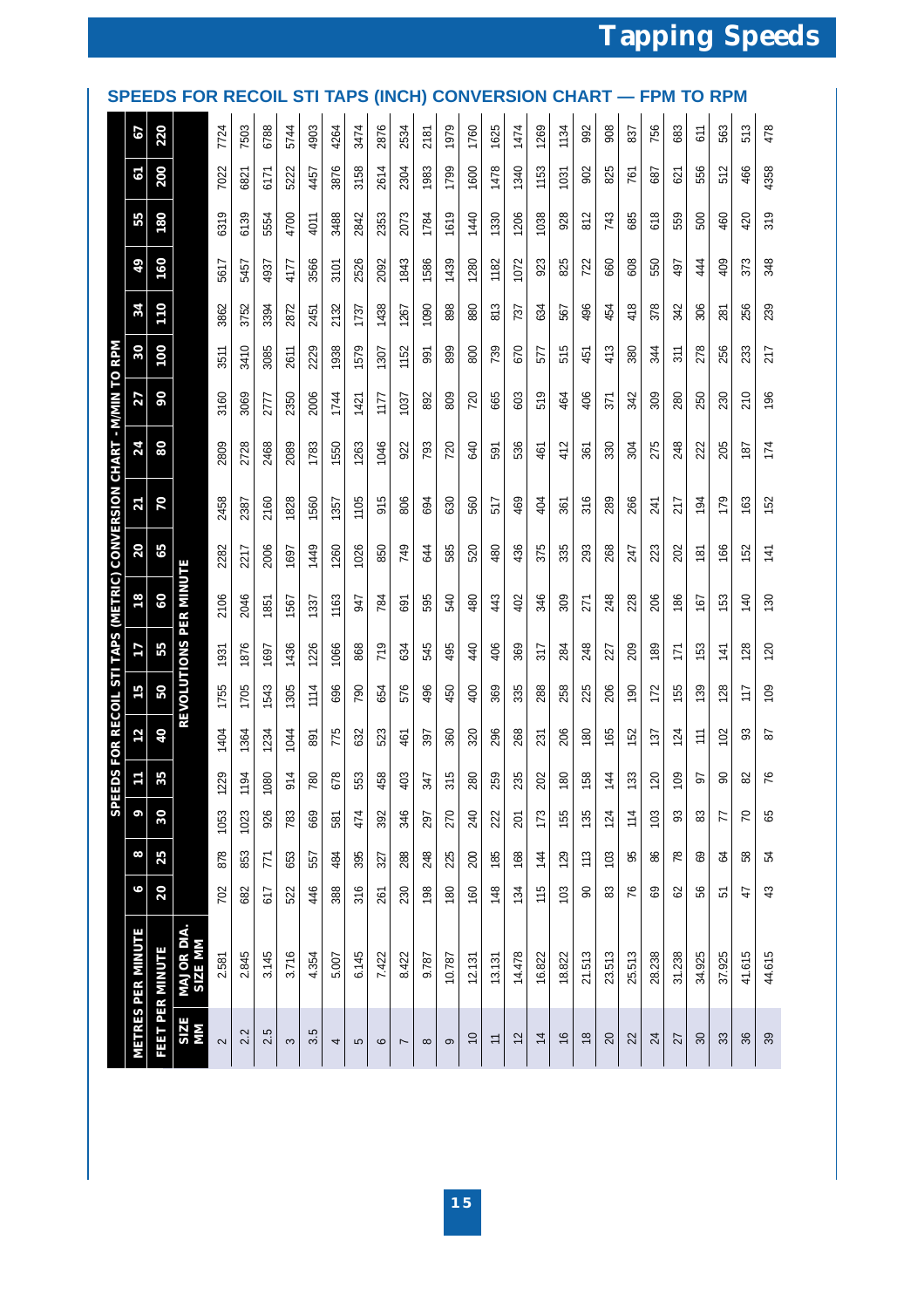# **Tapping Speeds**

|                                                                 | <b>SPEEDS</b>            |                        | <b>FOR RECOIL</b>             |                              |         |         |                       |           |       | <b>APS</b> | (M      |                | RIC)     |        | <b>CONVE</b>   |          |        |                |                    |               |          |                            |                 | PМ              | TO              |        | <b>RPM</b>     |        |
|-----------------------------------------------------------------|--------------------------|------------------------|-------------------------------|------------------------------|---------|---------|-----------------------|-----------|-------|------------|---------|----------------|----------|--------|----------------|----------|--------|----------------|--------------------|---------------|----------|----------------------------|-----------------|-----------------|-----------------|--------|----------------|--------|
|                                                                 | 67                       | 220                    |                               | 7724                         | 7503    | 6788    | 5744                  | 4903      | 4264  | 3474       | 2876    | 2534           | 2181     | 1979   | 1760           | 1625     | 1474   | 1269           | 1134               | 992           | 908      | 837                        | 756             | 683             | 611             | 563    | 513            | 478    |
|                                                                 | 61                       | 200                    |                               | 7022                         | 682     | 6171    | 5222                  | 4457      | 3876  | 3158       | 2614    | 2304           | 1983     | 1799   | 1600           | 1478     | 1340   | 1153           | 1031               | 902           | 825      | 761                        | 687             | 621             | 556             | 512    | 466            | 4358   |
|                                                                 | 55                       | 180                    |                               | 6319                         | 6139    | 5554    | 4700                  | 4011      | 3488  | 2842       | 2353    | 2073           | 1784     | 1619   | 1440           | 1330     | 1206   | 1038           | 928                | 812           | 743      | 685                        | 618             | 559             | 500             | 460    | 420            | 319    |
|                                                                 | 49                       | 160                    |                               | 5617                         | 5457    | 4937    | 4177                  | 3566      | 3101  | 2526       | 2092    | 1843           | 1586     | 1439   | 1280           | 1182     | 1072   | 923            | 825                | 722           | 660      | 608                        | 550             | 497             | 44              | 409    | 373            | 348    |
|                                                                 | 34                       | 110                    |                               | 3862                         | 3752    | 3394    | 2872                  | 2451      | 2132  | 1737       | 1438    | 1267           | 1090     | 898    | 880            | 813      | 737    | 634            | 567                | 496           | 454      | 418                        | 378             | 342             | 306             | 281    | 256            | 239    |
|                                                                 | 30                       | 100                    |                               | 3511                         | 3410    | 3085    | 2611                  | 2229      | 1938  | 1579       | 1307    | 1152           | 991      | 899    | 800            | 739      | 670    | 577            | 515                | 451           | 413      | 380                        | 344             | 311             | 278             | 256    | 233            | 217    |
|                                                                 | 27                       | 90                     |                               | 3160                         | 3069    | 2777    | 2350                  | 2006      | 1744  | 1421       | 177     | 1037           | 892      | 809    | 720            | 665      | 603    | 519            | 464                | 406           | 371      | 342                        | 309             | 280             | 250             | 230    | 210            | 196    |
|                                                                 | 24                       | 80                     |                               | 2809                         |         |         |                       |           | 1550  |            |         | 922            | 793      | 720    | 640            | 591      | 536    | 461            | 412                | 361           | 330      | 304                        | 275             | 248             | 222             | 205    | 187            | 174    |
|                                                                 |                          |                        |                               |                              | 2728    | 2468    | 2089                  | 1783      |       | 1263       | 1046    |                |          |        |                |          |        |                |                    |               |          |                            |                 |                 |                 |        |                |        |
|                                                                 | 21                       | 70                     |                               | 2458                         | 2387    | 2160    | 1828                  | 1560      | 1357  | 1105       | 915     | 806            | 694      | 630    | 560            | 517      | 469    | 404            | 361                | 316           | 289      | 266                        | 241             | 217             | 194             | 179    | 163            | 152    |
|                                                                 | 20                       | 65                     |                               | 2282                         | 2217    | 2006    | 1697                  | 1449      | 1260  | 1026       | 850     | 749            | 644      | 585    | 520            | 480      | 436    | 375            | 335                | 293           | 268      | 247                        | 223             | 202             | $\frac{18}{16}$ | 166    | 152            | 141    |
| DS FOR RECOIL STI TAPS (METRIC) CONVERSION CHART - M/MIN TO RPM | 18                       | 60                     | <b>REVOLUTIONS PER MINUTE</b> | 2106                         | 2046    | 1851    | 1567                  | 1337      | 1163  | 947        | 784     | 691            | 595      | 540    | 480            | 443      | 402    | 346            | 309                | 271           | 248      | 228                        | 206             | 186             | 167             | 153    | 140            | 130    |
|                                                                 | 17                       | 55                     |                               | 1931                         | 1876    | 1697    | 1436                  | 1226      | 1066  | 868        | 719     | 634            | 545      | 495    | 440            | 406      | 369    | 317            | 284                | 248           | 227      | 209                        | 189             | 171             | 153             | 141    | 128            | 120    |
|                                                                 | 15                       | 50                     |                               | 1755                         | 1705    | 1543    | 1305                  | 1114      | 696   | 790        | 654     | 576            | 496      | 450    | 400            | 369      | 335    | 288            | 258                | 225           | 206      | 190                        | 172             | 155             | 139             | 128    | 117            | 109    |
|                                                                 | 12                       | 40                     |                               | 1404                         | 1364    | 1234    | 1044                  | 891       | 775   | 632        | 523     | 461            | 397      | 360    | 320            | 296      | 268    | 231            | 206                | 180           | 165      | 152                        | $\frac{137}{2}$ | 124             | $\tilde{t}$     | 102    | SS             | 28     |
|                                                                 | 11                       | 35                     |                               | $\overline{29}$<br>$\approx$ | रू<br>Ξ | 80<br>ă | $\frac{4}{5}$<br>တ    | 80        | 678   | 53<br>ഥ    | 89<br>4 | පු<br>4        | 47       | 315    | $80$           | 59       | 95     | $\approx$<br>N | $\pmb{\mathbb{S}}$ | 38            | 4        | $\boldsymbol{\mathcal{Z}}$ | $\overline{c}$  | 8               | 5               | 8      | 82             | 76     |
| <b>SPEE</b>                                                     | ç                        | 30                     |                               | 1053                         | 1023    | 926     | 783                   | 669       | 581   | 474        | 392     | 346            | 297      | 270    | 240            | 222      | 201    | 173            | 155                | 135           | 124      | 114                        | 103             | 93              | 83              | 77     | $\overline{C}$ | 65     |
|                                                                 | 8                        | 25                     |                               | 878                          | 853     | 771     | 653                   | 557       | 484   | 395        | 327     | 288            | 248      | 225    | 200            | 185      | 168    | 144            | 129                | 113           | 103      | 95                         | 86              | $\overline{78}$ | 69              | 64     | 58             | 54     |
|                                                                 | ą                        | 20                     |                               | 702                          | 682     | 617     | 522                   | 446       | 388   | 316        | 261     | 230            | 198      | 180    | 160            | 148      | 134    | 115            | 103                | 8             | 33       | 76                         | 89              | 82              | 99              | 5      | 47             | 43     |
|                                                                 | <b>METRES PER MINUTE</b> | <b>FEET PER MINUTE</b> | MAJOR DIA.<br>SIZE MM         | 2.581                        | 2.845   | 3.145   | 3.716                 | 4.354     | 5.007 | 6.145      | 7.422   | 8.422          | 9.787    | 10.787 | 12.131         | 13.131   | 14.478 | 16.822         | 18.822             | 21.513        | 23.513   | 25.513                     | 28.238          | 31.238          | 34.925          | 37.925 | 41.615         | 44.615 |
|                                                                 |                          |                        | SIZE<br>ΜМ                    | $\sim$                       | 2.2     | 2.5     | $\boldsymbol{\infty}$ | ΓŨ,<br>ကံ | 4     | 5          | $\circ$ | $\overline{ }$ | $\infty$ | ၜ      | $\overline{c}$ | <b>=</b> | 12     | $\overline{4}$ | $\frac{1}{6}$      | $\frac{8}{2}$ | $\Omega$ | $\approx$                  | $\overline{24}$ | 27              | $\rm 8$         | $33\,$ | 36             | 39     |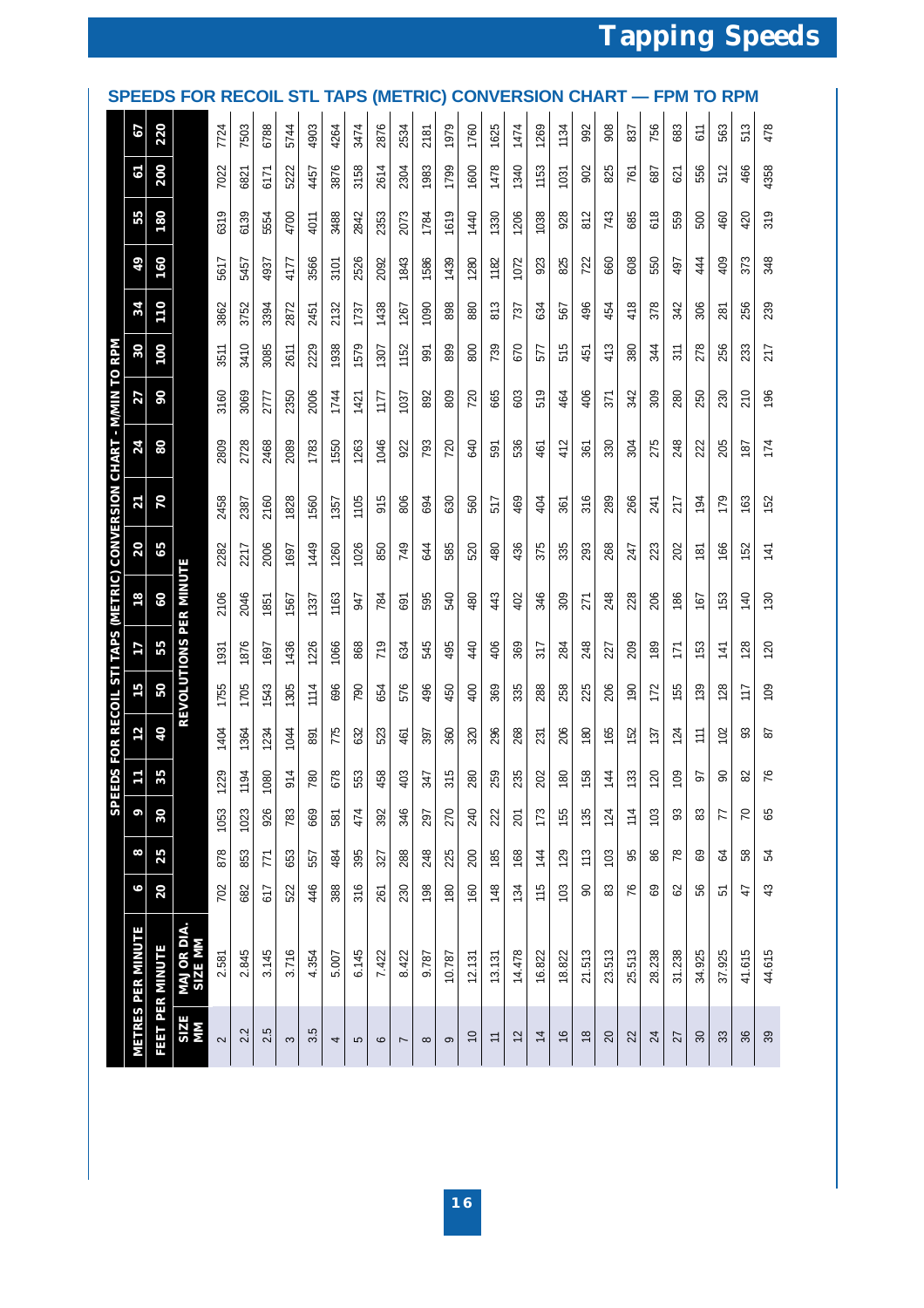# **Lubricants**

# **General Taps**

The use of a lubricant is recommended on most tapping operations. The use of tapping lubricants is often of extreme importance and can be responsible for the success or failure of a tapping operation. The general principle is to have more EP (extreme pressure) additives for the degree of difficulty which usually increases by the degree of hardness in the material to be tapped.

# **Application**

To be effective, ample quantities of the tapping fluid must reach the chamfer or cutting portion of the tap during the entire tapping operation. In many cases, the lubricant may also aid in controlling or disposing of the chips.

# **Flow**

The flow of the tapping fluid should be directed into the hole rather than at the tap and should have sufficient pressure to wash the chips away from the hole. If the flow is not continuous, it should start before the tap enters the hole and continue until the tap is completely reversed out of the hole. In this way ample oil is provided at the start of the cut and loose chips will be suspended in the oil so that they do not interfere with the tap backing out of the hole. On machines where the work revolves and the tap is stationary, it is desirable to use several streams of lubricant on opposite sides of the tap, especially on horizontal tapping.

# **Cleanliness**

Tapping lubricants must always be clean. If filter equipment is not used, the lubricant must be replaced periodically to eliminate fine chips, grit and foreign matter that accumulate in the tank. The dilution of lubricants often changes during use so that additions may be necessary to maintain the recommended proportion of active materials.

# **Cutting Fluids**

The use of proper lubricants (lubricants especially developed for use under certain conditions for exact requirements) and cutting fluids have many advantages including longer tap life, better size control, more accurate threads and more efficient removal of chips.

There are many lubricants and cutting fluids that have been developed for differing usages. These lubricants and cutting fluids should be chosen to suit your exact requirements as there is no one fluid that can be used under all conditions at all times.

The fluid should be regularly changed and machinery cleaned of dust, grit and other foreign matter. A thorough cleaning of both fluid and machinery will ensure optimum tapping results.

Note: For specific recommendations, refer to your local oil supplier.

# **Thredflo Taps**

In general it is best to use a good cutting oil or lubricant rather than a coolant for Thredflo tapping. Sulphur base and mineral oils, along with most friction reducing lubricants recommended for use in cold extrusion or metal drawing, have been proven best for this work. Make sure lubricant is clean, free from chips, swarf and filings in suspension, which produce a poor finish and jamming, sometimes breakage - extra filtration may be required.

# **Drill Size**

# **General Taps**

The tapping operation follows the drilling operation, and will not correct a poorly tapped hole. As such, the quality of the drilled hole is important. Tap breakage, difficulty in tapping, more power to tap, and unnecessary strain on the teeth can be caused if the hole is out of shape, too small, if a dull drill has been used or if there are chips left in the bottom of the hole.

It is an advantage to keep the minor diameter as large as possible. As the thread size increases, the width of the tap and amount of material removed increases rapidly. Also, when a tap enters a drilled hole (with the exception of a spiral point and spiral flute), it starts cutting chips which will usually remain in the flutes as the tap advances. If stringy chips result, they roll over and over between the minor diameter of the hole and the bottom of the flutes, compacting and causing considerable friction. As the drilled hole becomes smaller, the amount of chips to be removed becomes so great that the friction generated may require as much power as does the actual cutting.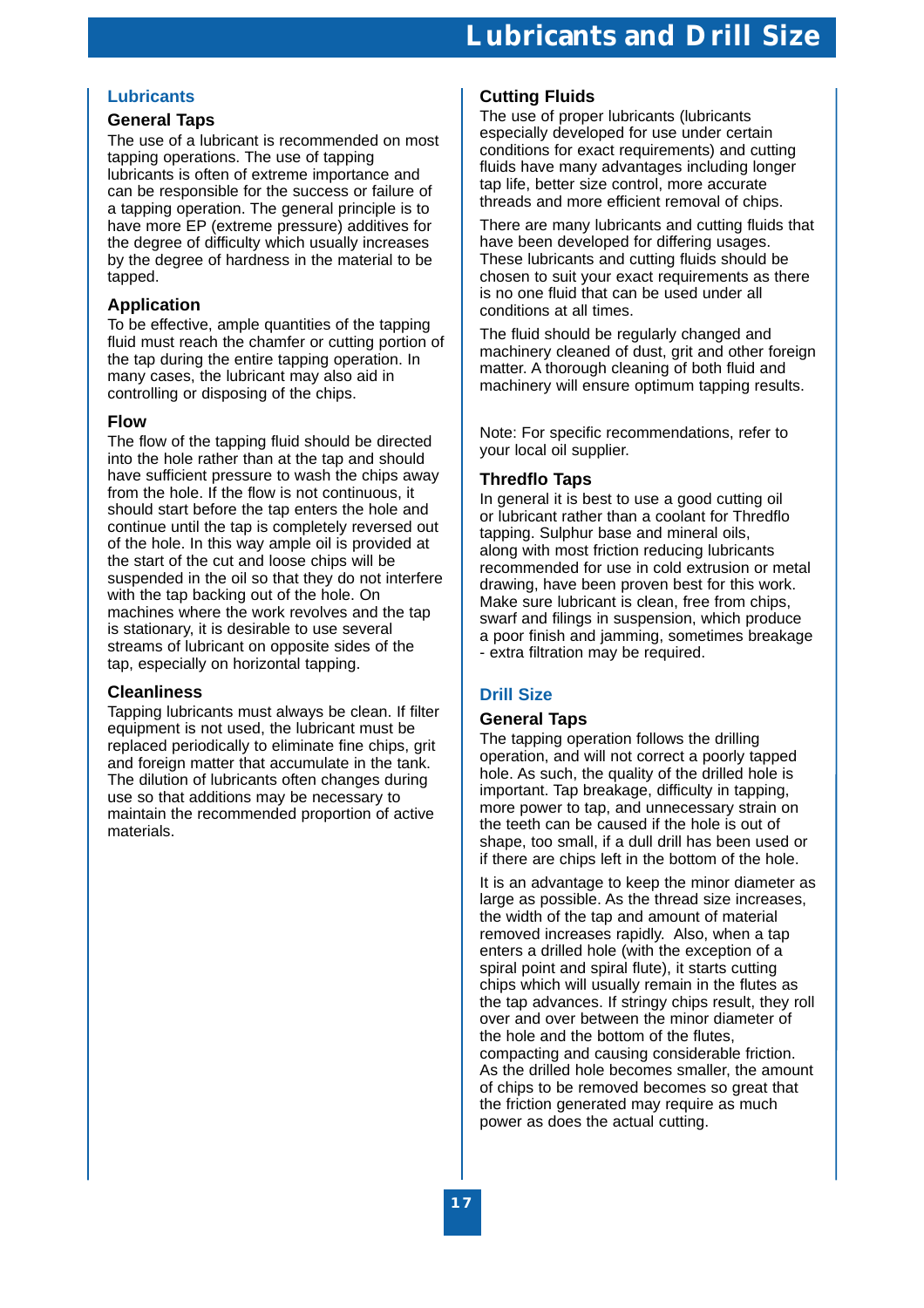# **Tapping Lubricants and Cutting Fluids**

# **Thredflo Taps**

The formula to calculate the theoretical hole size for a required percentage of thread is:

Drill size=major diameter of STI tap - 0.007 x % of thread / TPI

It is to be noted that the drill size for fluteless tapping is always larger than the pitch diameter of the thread. A drill size equal to the pitch diameter of the thread would produce 100% of thread, but this is NOT recommended.

As the additional driving torque is only increased by up to 50%, any conventional driving equipment using the square as a drive is suitable for Thredflo tapping.

In die castings where the core pinholes are tapered, the hole size should be approximately half way along the desired length of engagement of thread to be formed.

It is also critical that the minor diameter is kept within limits stated in the Recoil Technical catalogue (PN 1012).

# **Tapping of Difficult to Machine Materials**

With rapid advancement of new technology, new materials have been developed that have characteristics of retaining high strength at varying temperatures such as Titanium Alloys, Nickel Alloys, High Tensile Steels and special Stainless Steels.

Machinability of these materials becomes difficult, and therefore require special material taps with specific geometry. Prices and availability are available on request.

Note: In higher strength materials a HSSE tap is recommended.

# **Countersinking**

# **Thredflo taps**

Because the Thredflo tap displaces metal, some metal will be displaced above the mouth of the hole during tapping. Countersinking or chamfering the hole prior to tapping will reduce the extrusion within the countersink and not interfere with the mating part.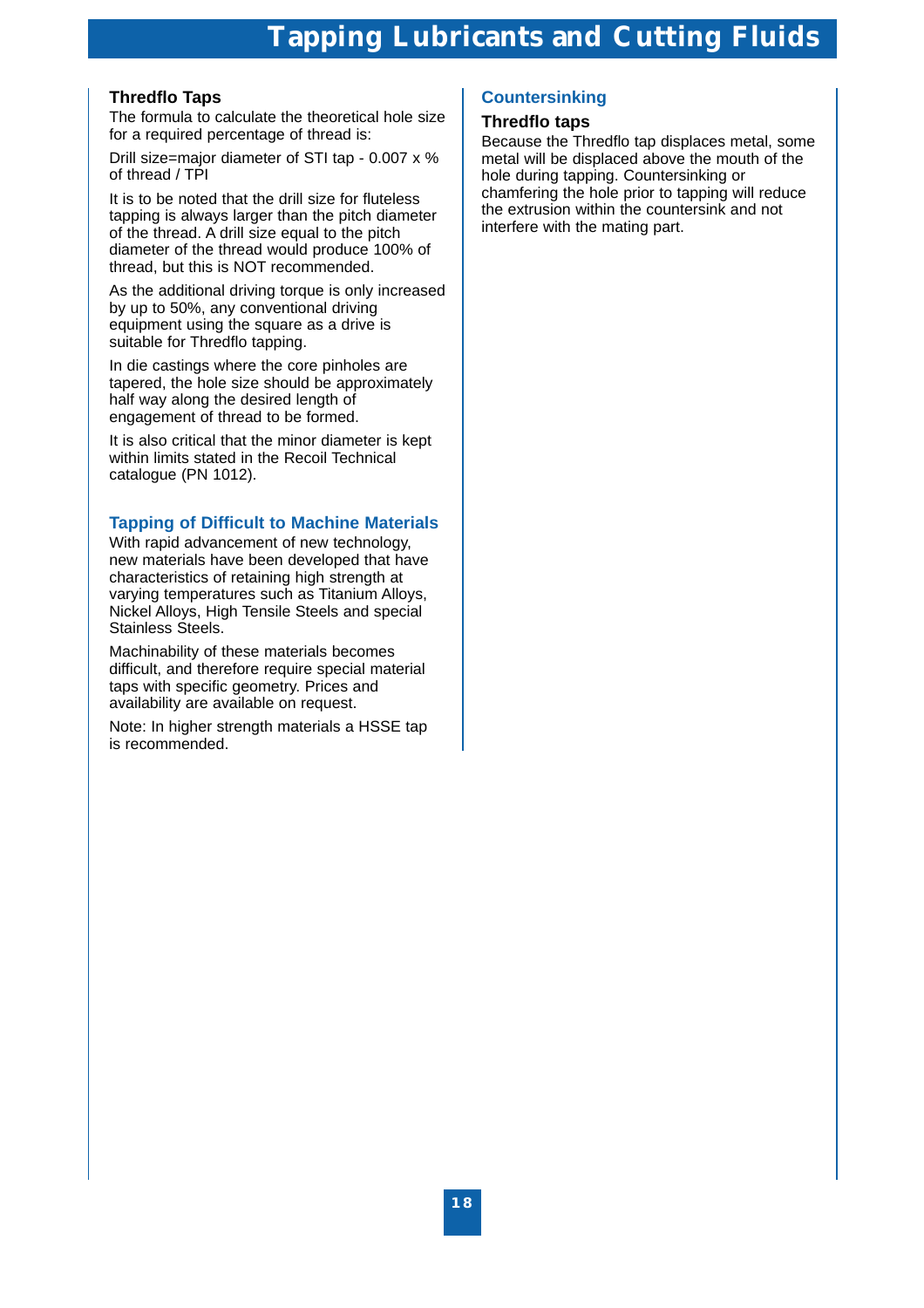# **Recommended Speeds Coolant Selection**

| <b>MATERIAL</b>             |                        |                                 | <b>CUTTING</b><br><b>SPEED M/MIN *</b> | <b>IDEAL</b><br><b>RAKE</b> | <b>COOLANT</b> |
|-----------------------------|------------------------|---------------------------------|----------------------------------------|-----------------------------|----------------|
| <b>Low Alloyed Steels</b>   | <500 N/mm2             | Free Machining                  | $10 - 20$                              | $18^\circ - 20^\circ$       | $D-A$          |
|                             | 149HB                  | Low Carbon Steels               |                                        |                             |                |
| <b>Easy Chipping Steels</b> | 50-750 N/mm2           | Annealed                        | $6 - 15$                               | $12^{\circ} - 18^{\circ}$   | D-A            |
|                             | 221HB                  | <b>Structural Hot Rolled</b>    |                                        |                             |                |
| <b>Cold Worked Steels</b>   | <600N/mm2              | <b>Magnetic Soft Steels</b>     | $10 - 15$                              | $15^\circ - 20^\circ$       | D-A            |
| <b>Pressed Steels</b>       | 180HB                  |                                 |                                        |                             |                |
| <b>Heat Treated Steels</b>  | 750-1000 N/mm2         | "Alloy Steels, Tools Steels"    | $4 - 8$                                | $8^\circ - 12^\circ$        | B              |
|                             | 300HB                  | <b>Alloyed Cast Steels</b>      |                                        |                             |                |
| <b>High Alloyed Steels</b>  | 1100-1300 N/mm2        | High temperature Structural     | $2 - 5$                                | $6^\circ$                   | B              |
|                             | 383HB                  |                                 |                                        |                             |                |
| <b>Stainless Steels</b>     | <850 N/mm2             | Free Machining Stainless Steels | $5 - 10$                               | $12^{\circ}$                | B              |
|                             | 250HB                  | 304                             |                                        |                             |                |
| <b>Cast Iron</b>            | Malleable <290HB       | <b>High Strength</b>            | $6 - 12$                               | $8^\circ - 10^\circ$        | $D - B$        |
|                             | Nodular <200HB         | Higher Strength Graphite        | $5 - 15$                               | $5^{\circ}$                 | D-B            |
|                             | Grey <850 N/mm2        | <b>Graphite Grades</b>          | $6 - 20$                               | $5^{\circ}$                 | D-B            |
| <b>Aluminium Alloys</b>     | Long Chip Si <10%      | Unalloyed and Cast Al.          | $20 - 40$                              | $18^\circ - 20^\circ$       | D-B            |
|                             | Short Chip Si <10%     |                                 | $6 - 15$                               | $15^{\circ} - 15^{\circ}$   | D-B            |
| Copper                      | $<$ 250N/mm2           | Unalloyed                       | $8 - 14$                               | $15^{\circ} - 18^{\circ}$   | $\mathsf{C}$   |
| <b>Brass</b>                | Short Chip <700 N/mm2  |                                 | $20 - 30$                              | $6^{\circ}$                 | $C-D$          |
|                             | Long Chip              |                                 | $10 - 20$                              | $15^{\circ}$ -20 $^{\circ}$ | C-D            |
| <b>Bronze</b>               | Short Chip <700 N/mm2  |                                 | $4 - 10$                               | $8^{\circ}$                 | $B-C$          |
|                             | Long Chip              |                                 | $6 - 15$                               | $15^{\circ}$                | $\mathsf{C}$   |
| <b>Magnesium Alloys</b>     |                        |                                 | $10 - 20$                              | $6^{\circ}$                 | $E-D$          |
| <b>Nickel</b>               | <500 N/mm2             | Unalloyed                       | $2 - 4$                                | $3^\circ - 6^\circ$         | B              |
| <b>Titanium Alloys</b>      | $<$ 900N/mm2           |                                 | $2 - 4$                                | $8^\circ - 10^\circ$        | B              |
| <b>Plastics</b>             | Thermosetting plastics |                                 | $6 - 15$                               | $4^\circ - 6^\circ$         | D              |
|                             | Thermoplastic          |                                 | $20 - 30$                              | $20^{\circ}$ -25°           | $E-D$          |

### **Coolant**

- $A =$  Cutting Oil
- B = Alloyed Cutting oil
- C = Non-sulphur Cutting oil
- $D = Oil$  Emulsion
- $E = Dry$

\*Cutting speed metres/min

Note: The cutting speeds are guidelines and represent starting values only, not optimised Standard stock taps have general purpose rakes suitable for most applications. Rake may be changed by customer if optimised performance is required.

LIP RELIEF ANGLE

STANDARD POINT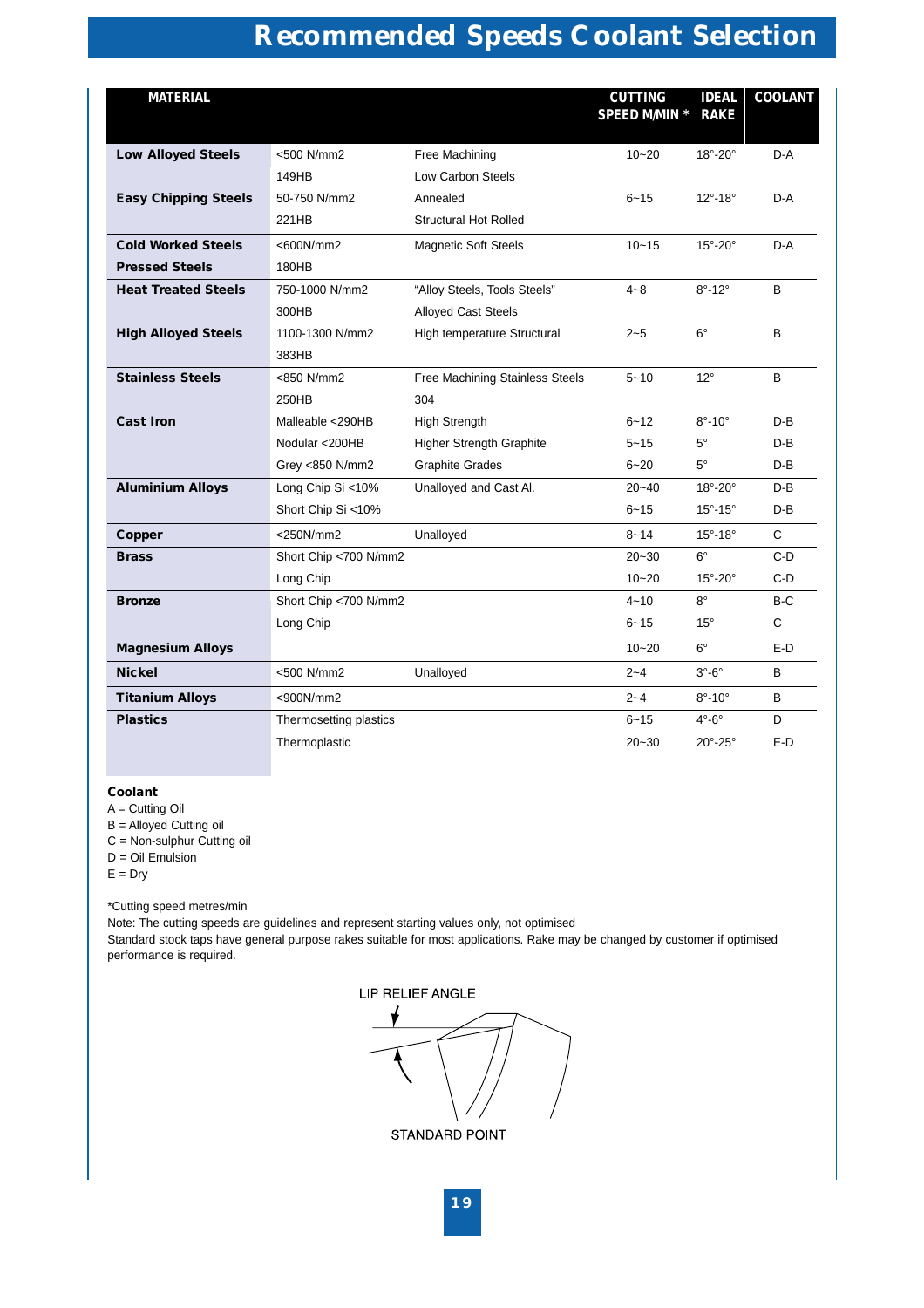# **Tap Sharpening**

Taps, like all other tools, become dull through use. Dull taps can produce either oversize or undersize threads. They may chip, produce poor threads, or break in extreme cases.

Wear is greatly accelerated by the dullness of the tap. A tap may be used to re-thread 2000 holes and be able to be re sharpened, however a tap that has cut 4000 holes may not be able to be re sharpened satisfactorily at all.

Smaller sizes of taps are generally reconditioned by grinding the chamfer portion only, while larger taps may also require flute face grinding. Taper pipe taps must be sharpened by grinding the flutes and spiral pointed taps must usually be reground in the angular portion of the flute as well as on the chamfer. Flute grinding or spiral point grinding should also be done on a tap reconditioning machine or on a cutter grinder.

In any type of resharpening, it is generally advisable to duplicate the previous grind as close as possible. The chamfer must be true and uniform and the original amount of relief should be maintained.

# **Tapping problems and trouble shooting**

There are many problems that can be encountered when tapping which are often the result of the tapping machine, tap holding devices and conditions of the hole to be tapped.

The tapping machine should be checked for:

- 
- spindle slipping belts
- fixture wear
- work alignment power

The tap holding device should be checked as to:

- correct type
- wear
- alignment with the hole

The drilled hole should be checked for:

- diameter
- trueness in round and axis to assure correct percentage of tread engagement
- blind holes should have enough chip room at the bottom
- alignment

# **Through Hole Tapping**

| <b>Tapping trouble</b>                          | <b>Possible cause</b>                                                                                                                                                                       |
|-------------------------------------------------|---------------------------------------------------------------------------------------------------------------------------------------------------------------------------------------------|
| Chips clogging flutes                           | Wrong type of tap, insufficient chamfer, incorrect cutting-face angle, rough flutes, flutes improperly<br>reground, lack of or wrong type of lubrication or insufficient chip space         |
| Stripped or chipped tap threads                 | Misalignment, careless handling, dull tap, tap too hard, improper application of surface treated<br>taps, improper sharpening of tap                                                        |
| Torn threads in tapped part                     | Incorrect cutting face angle (usually too small), tap drill too small, chips clogging flutes, broken<br>threads on taps, improper resharpening of tap, lack of or wrong type of lubrication |
| Tap sticking or binding                         | Tap drill too small, tap lands too wide, incorrect cutting face angle, lack of or wrong type of<br>lubrication, surface treatment (lubrication needed), tap may require sharpening          |
| Excessive tap wear                              | Material is abrasive or inclusions are present (surface treated or premium grade of HSSE tap<br>required), misalignment or insufficient lubrication                                         |
| Cutting face breakdown                          | Incorrect cutting face angle, surface treatment needed                                                                                                                                      |
| Overheating of tap                              | Excessive land width, lack of or wrong type of lubrication, dull tap, excessive flank contact (pitch<br>diameter relief required), excessive tapping speed                                  |
| Poor finish on thread in<br>tapped part         | Incorrect cutting face angle (usually too small), tap drill too small, insufficient<br>number of chamfered threads, dull tap, lack or wrong type of lubrication                             |
| Excessive frictional drag and<br>power required | Point size on tap too large, dull tap, incorrect cutting face angle, incorrect tapping speed,<br>lack of or wrong type of lubrication, incorrect or inadequate equipment, misalignment      |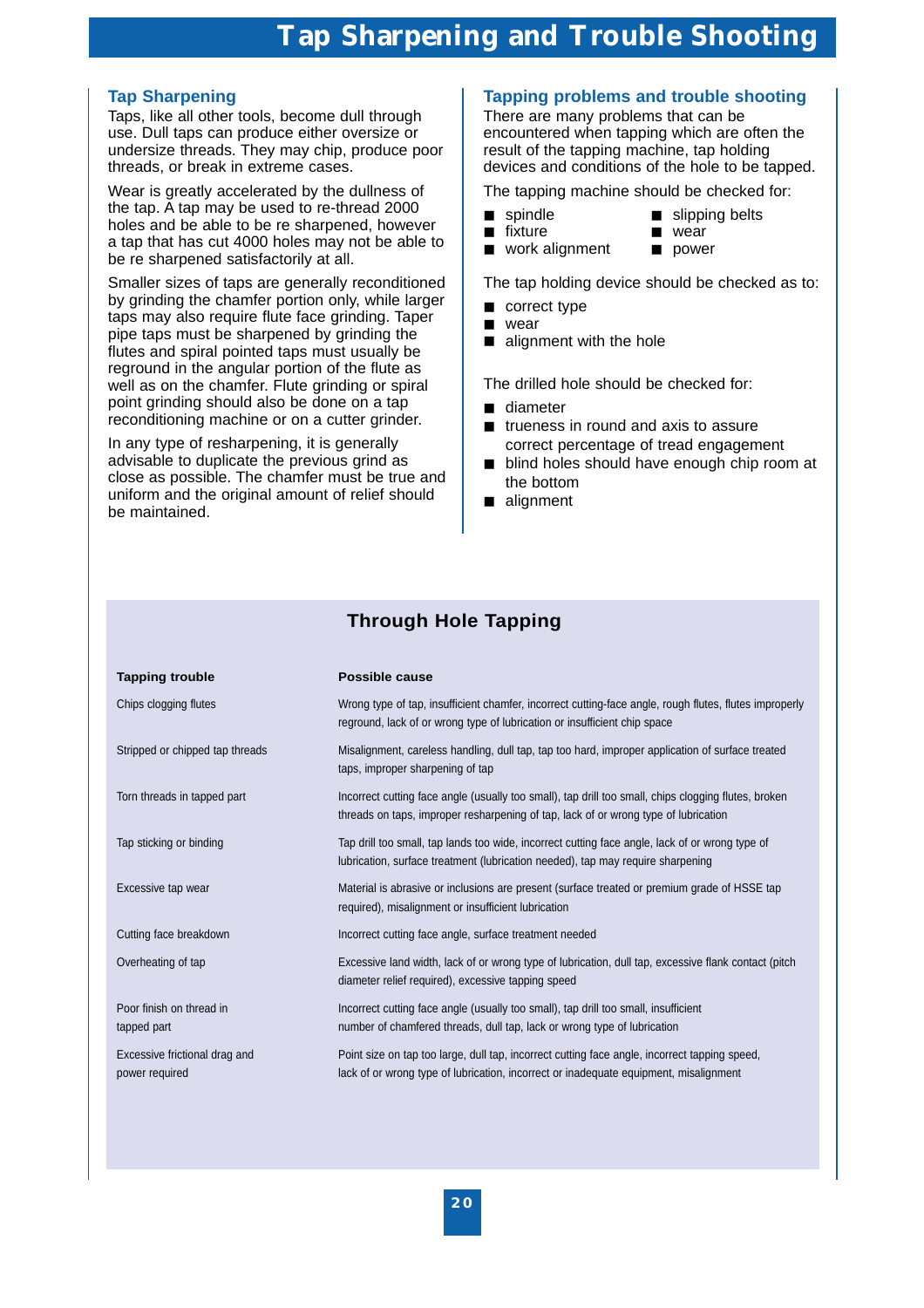# **Tap Sharpening and Trouble Shooting**

| <b>Tapping trouble</b><br>Possible cause |                                                                                                                                                                                                                                                               |  |  |  |
|------------------------------------------|---------------------------------------------------------------------------------------------------------------------------------------------------------------------------------------------------------------------------------------------------------------|--|--|--|
| Tap breakage                             | Wrong type of tap, dull tap, tap incorrectly ground, tap drill too small, drilled hole too shallow, misalignment of<br>tap and hole, wrong machine, incorrect fixture or tap holding device, work hardened material, lack of or wrong<br>type of lubrication. |  |  |  |
| Tap failure on reversal                  | Tap cutting tightly (increase cutting face angle), tap galling (increase face angle on back of land), chips may be<br>wedged between the flutes.                                                                                                              |  |  |  |
|                                          | Tap not running true. Check tap holder and machine spindle.<br>Tap not aligned with hole. Use fixture to assure alignment.                                                                                                                                    |  |  |  |
| Tap                                      | Chamfer too short. Increase length of chamfer four or five threads.                                                                                                                                                                                           |  |  |  |
| cuts                                     | Resharpen or replace if tap is dull.                                                                                                                                                                                                                          |  |  |  |
| oversize                                 | Misalignment as evidenced by sharp thread crests on one side of hole, flat crests on opposite side.<br>Align spindle and work piece. Check for worn tap driver or loose spindle.                                                                              |  |  |  |
|                                          | Loading or smearing of work material on tap threads. Consider surface treated tap.                                                                                                                                                                            |  |  |  |
|                                          | Too much feed or reversal pressure. Reduce pressure. Let tap establish its lead.                                                                                                                                                                              |  |  |  |
|                                          | Too much radial thread relief in tap threads. Change to tap with less or no thread relief.                                                                                                                                                                    |  |  |  |
|                                          | If the tap is dull or chipped recommend that length of chamfer be increased. Change to another style or modify<br>cutting face angle of present tap.                                                                                                          |  |  |  |
| Tap cuts<br>rough or                     | Loading or smearing of work material on tap threads. Use recommended cutting Fluid or lubricant. Consider a<br>surface treated tap.                                                                                                                           |  |  |  |
| poor<br>threads                          | Poorly prepared hole.<br>Make sure hole is straight and of correct size. Drill with a sharp drill. Avoid hardened or torn surfaces.                                                                                                                           |  |  |  |
|                                          | Over clogging of chips. Use gun or spiral fluted tap depending on nature of the hole to remove swarf as cutting.                                                                                                                                              |  |  |  |
|                                          | Tap reversed too frequently or carelessly.<br>Tap hitting bottom of blind hole. Recommend limiting depth of travel or reducing torque control in attachment.<br>If the length of chamfer too short increase length to reduce cutting load per tooth.          |  |  |  |
| Tap                                      | Align spindle and work piece.                                                                                                                                                                                                                                 |  |  |  |
| chips on<br>cutting edge                 | Over clogging of chips in flutes. Use gun or spiral fluted tap when applicable. Use tap with larger or more<br>flutes. Use more coolant.                                                                                                                      |  |  |  |
| or breaks                                | Poorly resharpened tap.                                                                                                                                                                                                                                       |  |  |  |
|                                          | Closing in of thin walled work piece. Alter tap to cut freer: thread relief, narrower lands, increased back taper.<br>Too heavy a machine for size of tap.                                                                                                    |  |  |  |
|                                          | Work or tap not held securely. Check fixture holding work.                                                                                                                                                                                                    |  |  |  |
|                                          | Work hardened material. Check drilling operation. Suggest proper design and condition of drill so that it cuts<br>freely with no rubbing.                                                                                                                     |  |  |  |
| Tap                                      | Tapping head loose, spindle sloppy, loose fixture. Correct faults in tapping thread or machine.<br>Surface of tap unsuitable or rough. Suggest polished flutes.                                                                                               |  |  |  |
| loads or<br>smears                       | Relief insufficient or excessive. Recommend using greater relief if loading occurs during forward rotation, less<br>relief if on reverse.                                                                                                                     |  |  |  |
|                                          | Use gun or spiral fluted tap to eliminate chips. Also consider supplementary surface treatment.<br>Lack of or insufficient lubricant or improperly applied. Use recommended cutting fluid, properly directed<br>or pressure applied.                          |  |  |  |
|                                          |                                                                                                                                                                                                                                                               |  |  |  |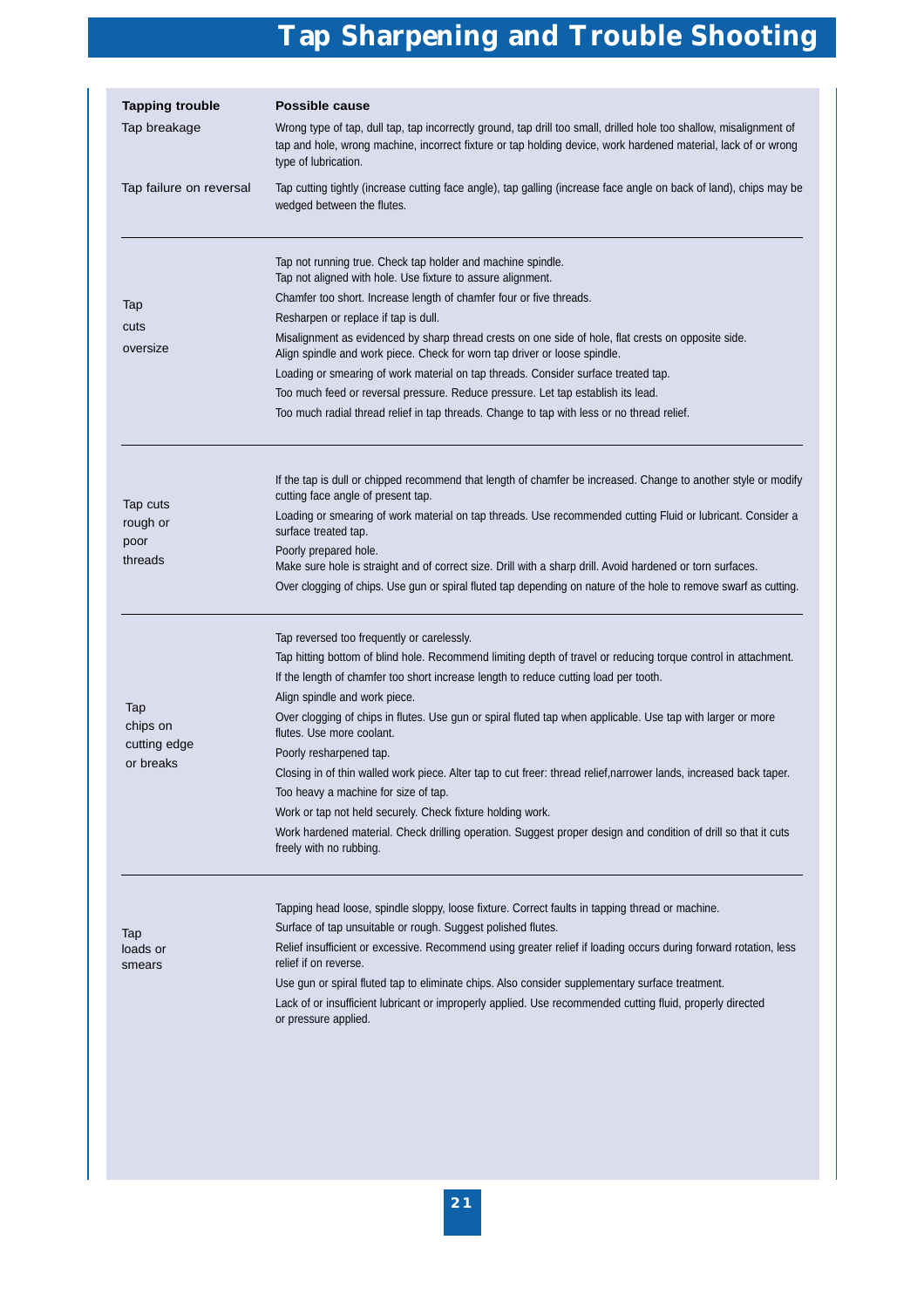# **Tap Sharpening and Trouble Shooting**

| <b>Tapping trouble</b>            | Possible cause                                                                                                                                                               |  |
|-----------------------------------|------------------------------------------------------------------------------------------------------------------------------------------------------------------------------|--|
| Tapped<br>hole is bell<br>mouthed | Check holding fixtures, tap holder and machine spindle. Tap may be misaligned.                                                                                               |  |
| Tapped<br>holes vary<br>in size   | Work location varies. Check fixtures holding work, tap holder and machine spindle.<br>Holes before tapping are out of round or varying size. Ream holes before tapping.      |  |
| Tap wears<br>rapidly              | Hole too small. Recommend using largest possible drill size.<br>Work hardened material. Suggest proper design and condition of drill so that it cuts freely with no rubbing. |  |

# **Blind Hole Tapping**

### **Tapping trouble Cause 2018 Tapping trouble 2018**

| Tap size decreases and or the thread<br>becomes coarser.                                     | Carefully prepare the holes to be tapped. Use the right drills for the<br>material and keep them sharp. |
|----------------------------------------------------------------------------------------------|---------------------------------------------------------------------------------------------------------|
| Chips become increasingly stringy.                                                           | Use plenty of cutting fluid while drilling and tapping.                                                 |
| Depth of tapped hole increases.                                                              | Use as short a thread length as is consistent with maintaining<br>strength of assembly.                 |
| Distance decreases between end of tapped<br>thread and bottom of the drilled hole increases. | Use gun taps wherever possible in materials that give long, stringy chips.                              |
| Strength and hardness of material to be tapped.                                              | Use as fine a thread pitch and as large a diameter as possible.                                         |
| Cutting fluid becomes less efficient, either in<br>quality application or volume.            | Try surface treated taps to combat loading.                                                             |
| Work material increases tendency to load or gall.                                            | Use the lowest practical tapping speed.                                                                 |
| Structure of prepared hole varies in surface<br>condition and accuracy.                      | If trouble persists in spite of these precautions, consider<br>designed-for-the-job taps.               |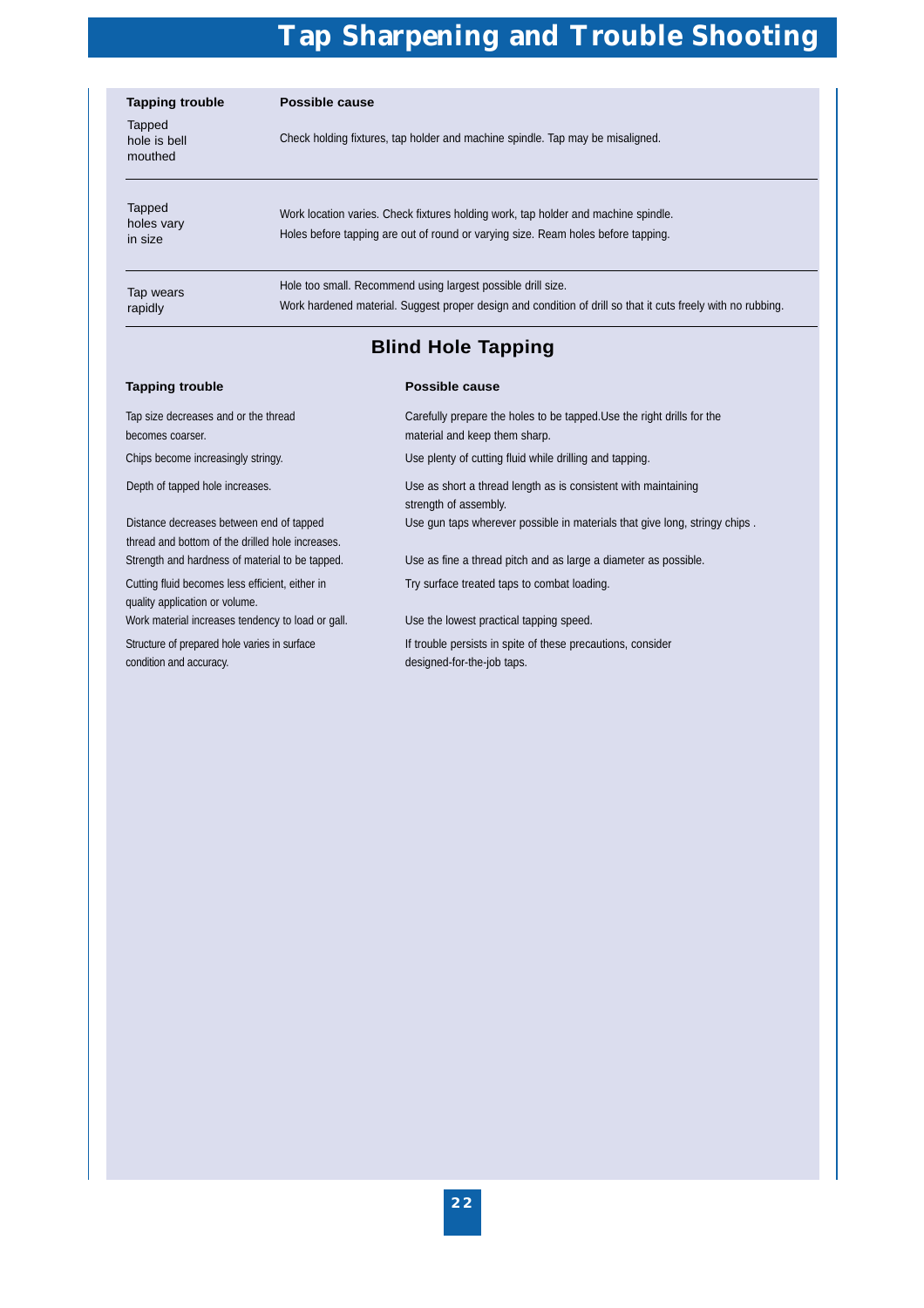

# **Actual Size**

An actual size is a measured size

# **Allowance**

An allowance is the prescribed difference between the design (maximum material) size and the basic size. It is numerically equal to the absolute value of the ISO term fundamental deviation.

# **Angle of thread**

The included angle between the flanks of a thread measured in an axial plane

# **Back Taper**

A slight taper on the threaded portion of the tap making the pitch diameter near the shank smaller than that at the centre

# **Basic**

The theoretical or nominal standard size from which all variations are made

# **Chamfer**

The tapered and relieved cutting teeth at the front end of the threaded section. Common types of chamfer are taper, intermediate or bottoming

# **Crest**

The top surface joining the two sides or flanks of a thread

# **Crest Clearance**

The space between the crest of a thread and the root of it's component

# **Cutting Face**

The leading face of the land

# **Flank**

The surface of the thread, sometimes referred to as the side of the thread, which connects the crest with the root

# **Flute**

The longitudinal channels formed on a tap to create cutting edges on the thread profile

# **Hand of Threads**

A Right Hand Thread is advanced by turning it to the right, or clockwise

A Left Hand Thread is advanced by turning it to the left, or anti clockwise

All left handed threads are designated LH

## **Heel**

The following side of the land

# **Height of the Thread**

In profile, the distance between the crest and bottom section of the thread measured normal to the axis

# **Helix Angle - Flute**

Flutes of taps are sometimes cut helically instead of straight. This helix angle is the angle made by the flute with the axis of the tap. (Helical Flutes are commonly referred to as spiral flutes)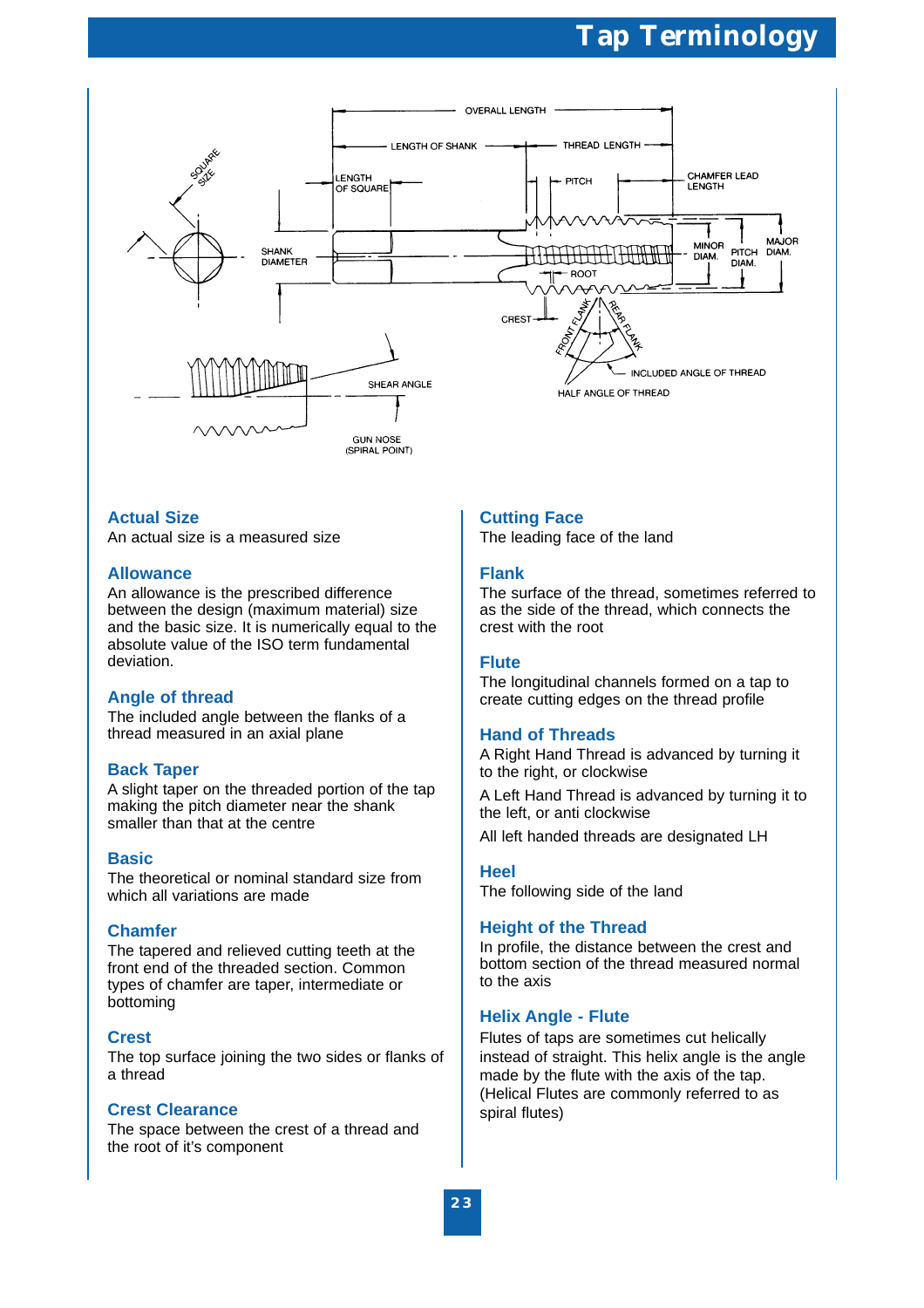# **Hook Face**

A concave cutting face of the land. This may be varied for different materials and conditions

# **Interrupted Thread**

Alternative teeth are removed in the thread helix on a tap having an odd number of flutes

# **Land**

One of the threaded sections between the flutes of a tap

# **Lead of Thread**

The distance a screw thread advances axially in one complete turn

## **Major Diameter**

The largest diameter of the screw or nut on a straight screw thread

# **Minor Diameter**

The smallest diameter of the screw or nut on a straight screw thread

## **Neck**

The reduced diameter, on some taps, between the threaded portion and the shank

# **Pitch**

The distance from a point on one thread to a corresponding point on the next thread, measured parallel to the axis

## **Pitch Diameter**

On a straight screw thread, the diameter of an imaginary cylinder where the width of the thread and the width of the space between the threads is equal

## **Point Diameter**

The diameter at the leading end of the chamfered portion

## **Rake**

The angle of the cutting face of the land in relation to an axial plane intercepting the cutting face of the major diameter

# **Relief**

The condition created by removing metal from behind the cutting edge to produce clearance and reduce friction

## **Root**

The valley of the thread profile where the two flanks converge

# **Screw Thread**

A ridge of uniform section in the form of a helix on the external or internal surface of a cylinder, or in the form of a conical spiral on the external or internal surface of a cone or frustum of a cone. A thread formed on a cylinder is known as a straight or parallel thread, to distinguish it from a taper thread which is formed on a cone or frustum of a cone.

# **Side of Flank of Thread**

The surface of the thread which connects the crest with the root

# **Shank**

The portion of the tap by which it is held and driven

# **Gun or Spiral Point**

A cutting edge ground into the lands to provide a shear cutting action on the first few threads

## **Square**

The squared end of the tap shank used to drive the tap

# **Thread**

The helical formed tooth of the tap which produces the thread in a tapped hole

An External Thread is a thread formed at the outside of a cylinder as on a bolt

An Internal Thread is a thread formed in a round hole, as in a nut

## **Thread Helix Angle**

On a straight thread, the helix angle is the angle made by the helix of the thread and its relation to a plane perpendicular to the thread axis. On a taper thread, the helix angle at a given position is the angle made by the conical spiral of the thread with the axis of the thread. The helix component of the lead angle

## **Threads per Inch**

The number of threads counted over one inch

## **Thread-Single**

A thread which lead is equal to pitch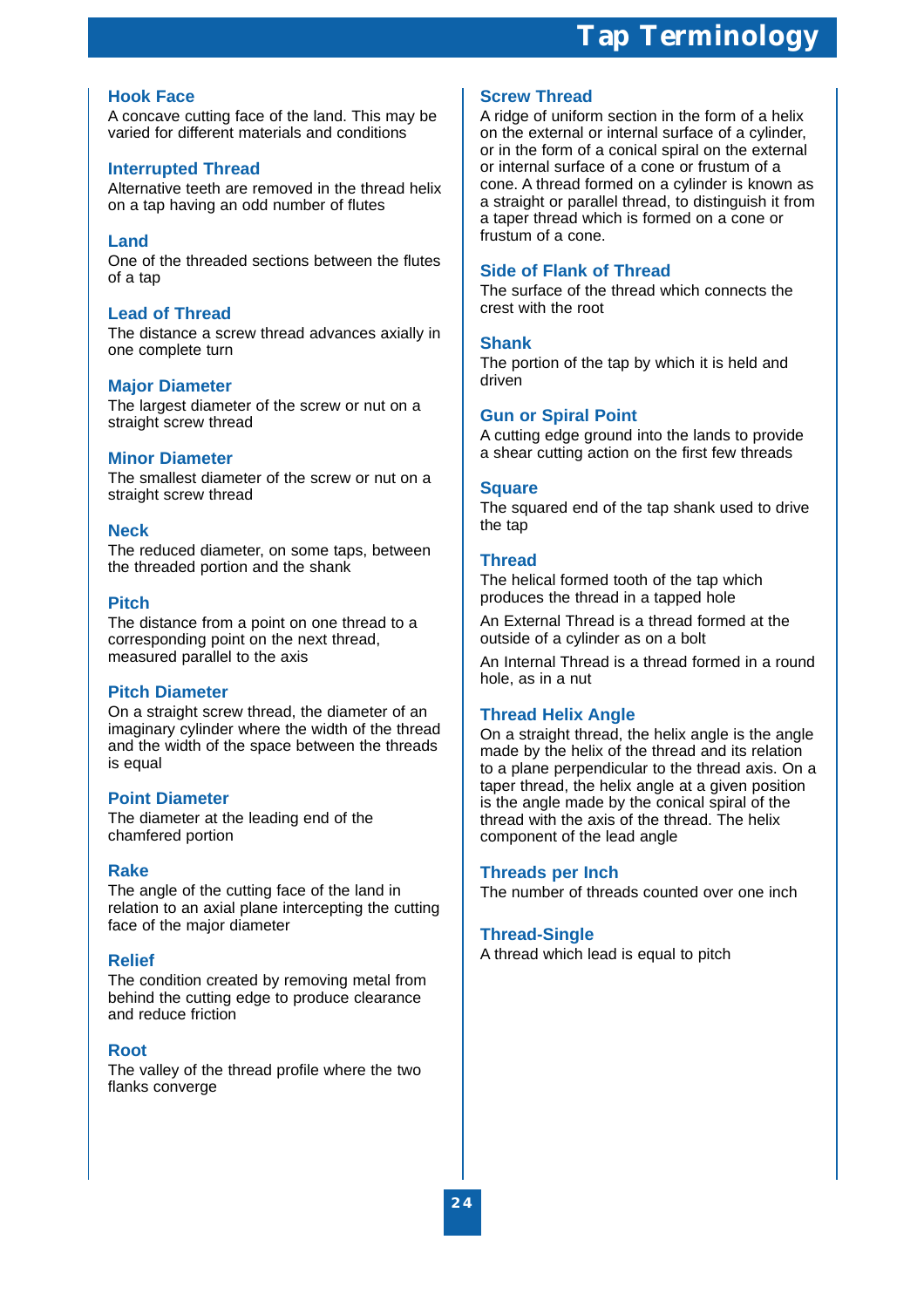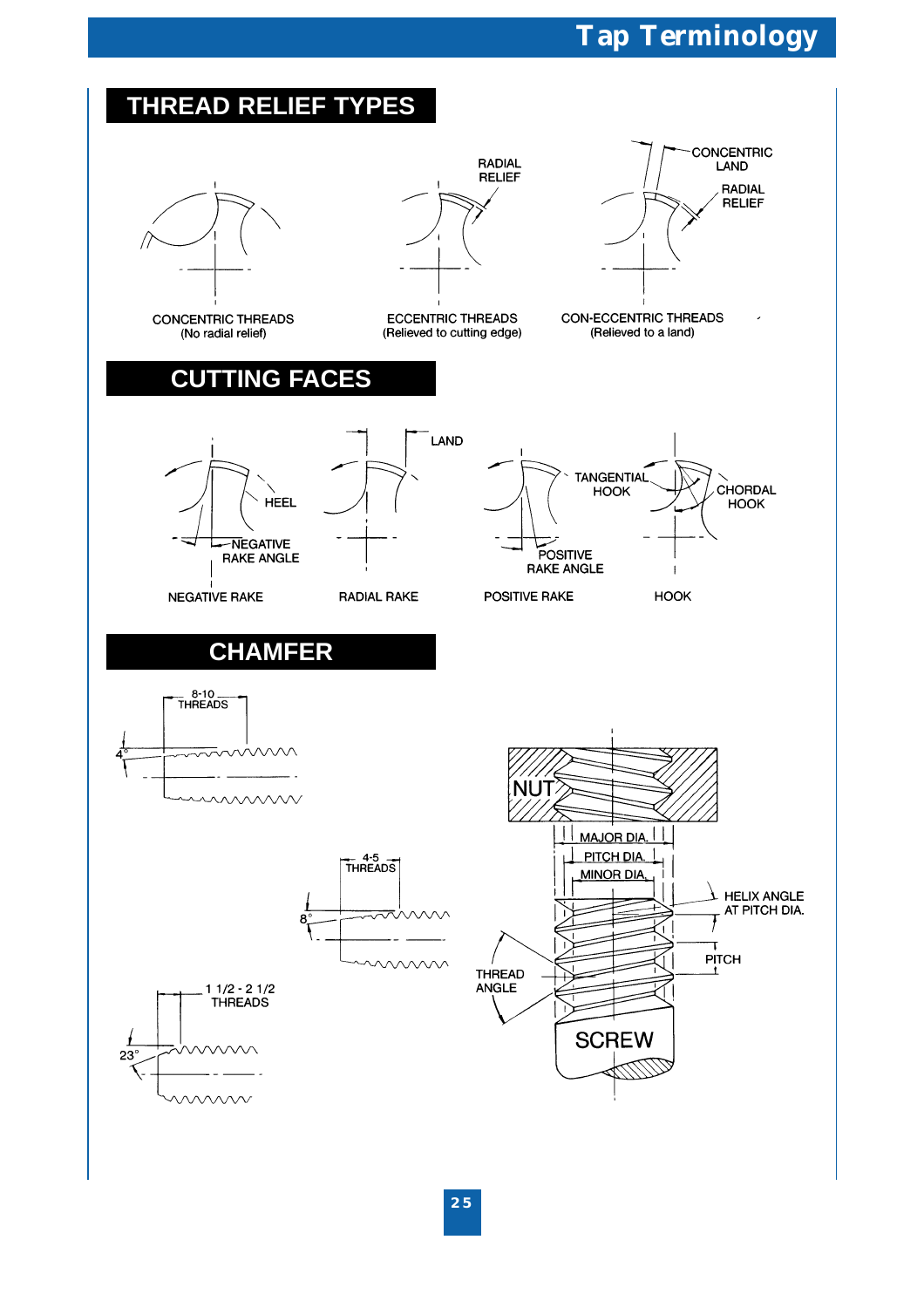

**Note:** Please check stock availability of taps when ordering

**Note:** A lead time will be incurred when ordering taps with special coatings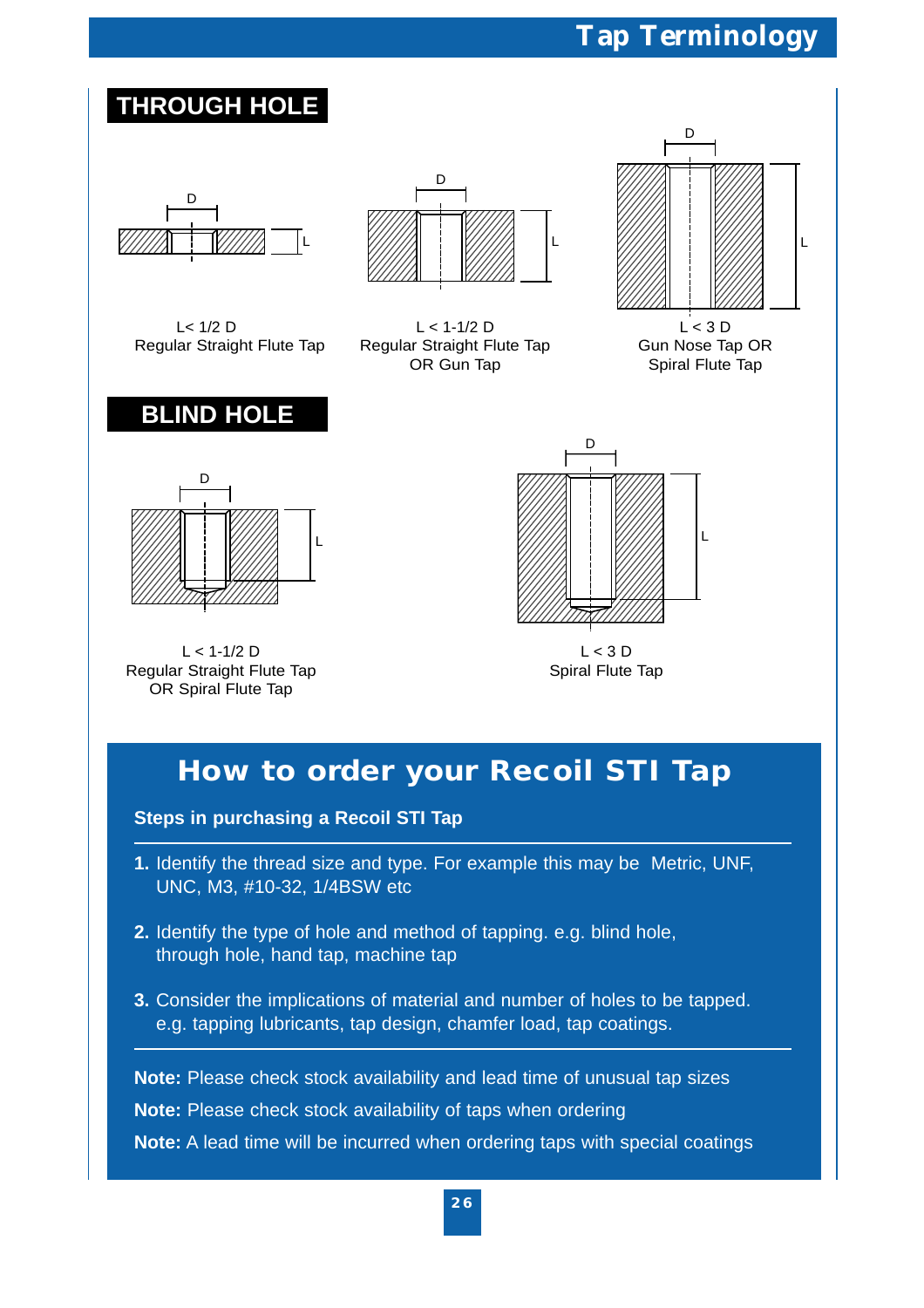

# **Complete Thread Fastener Systems**

# **Recoil Wire Thread Inserts**

Designed to be slightly oversized, these helicallycoiled inserts compress as they are inserted into the prepared hole to achieve maximum surface contact with the parent material.



# **Strip Feed Inserts**

To complete the range of Recoil Power Tools, Recoil have inserts available on strip (M2.5-M12, # 2-5/16) to optimise production with increased installation cycles and reduce operator fatigue.



# **Work Arms**

Recoil provide two different styles of work arms to suit production environments, the fully pneumatic professional tool and the mechanical work arm. Recoil work arms are light and easy to move from position to position offering the most efficient means of installing large numbers of inserts fast and accurately.



# **Keysert Inserts and Studs**

Solid one piece Keysert insert and studs provide high resistance to torque-out and pull-out utilising keys that are driven into the parent material. Styles include miniature, blind-end, solid and floating types.



# **Power Tools**

The Recoil range of Power Tooling ensures consistent high volume thread insert installation for a variety of applications. Recoil powered installation tools may be supplied for use with either a compressed air supply or via a stabilised low voltage power supply.



# **Recoil Inserts and Repair Kits**

Recoil thread repair kits contain a quality HSS tap, installation tool, precision stainless steel inserts and instructions in a sturdy reusable container. Recoil has a full range of problem solving repair kits available in single or multiple size format.





Recoil is committed to the highest quality product and operating systems and employs a strict quality management system in accordance with: ■ ISO9001 accreditation

■ QS9000 accreditation ■ Ford

■ Chrysler ■ Civil Aviation Authority (Australia) ■ Society of British Aerospace Companies (SBAC) TS 157 approval